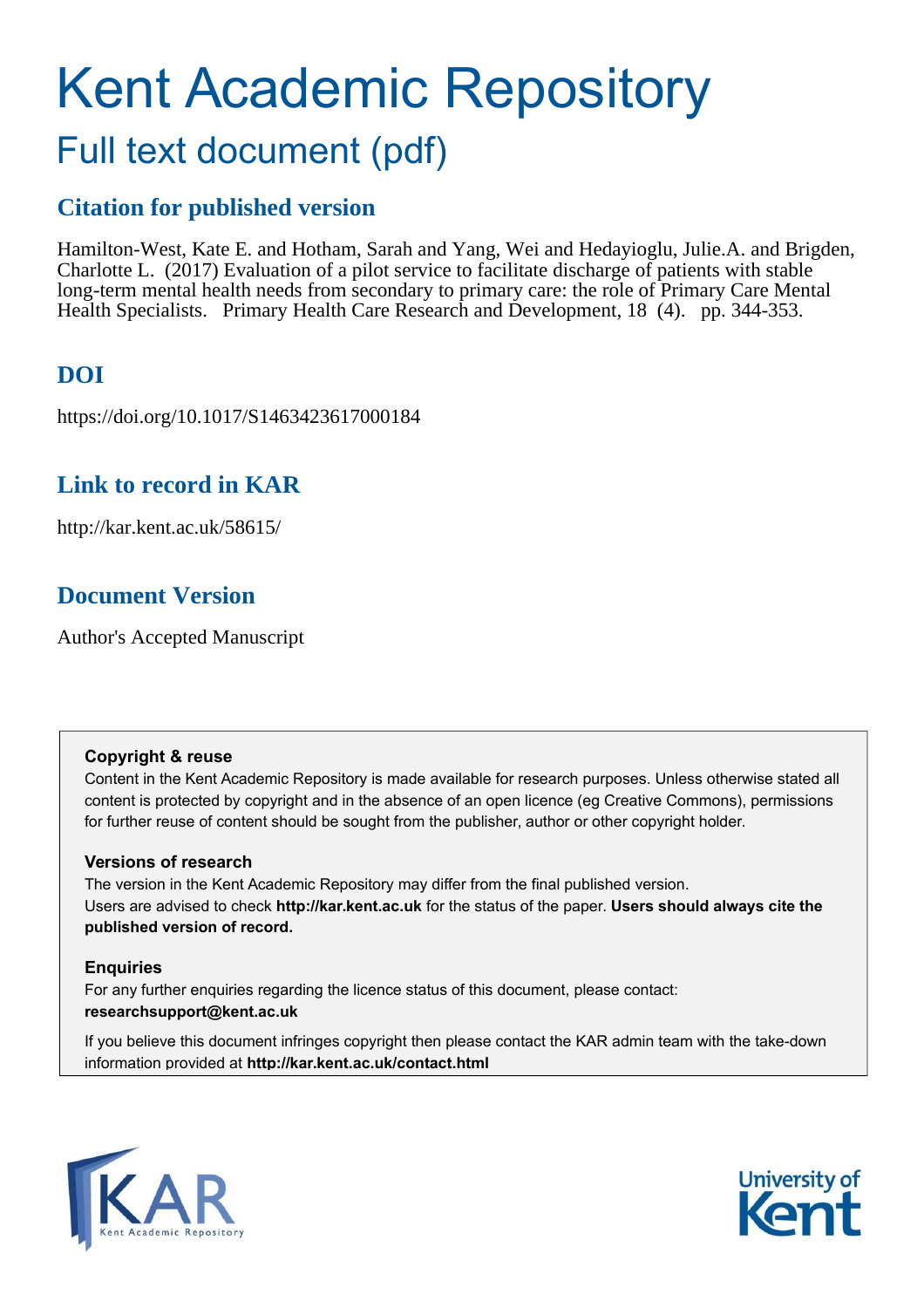Evaluation of a pilot service to facilitate discharge of patients with stable long-term mental health needs from secondary to primary care: the role of Primary Care Mental Health Specialists.

Running title: Primary Care Mental Health Specialist Evaluation

Dr Kate Hamilton-West<sup>1</sup>, Centre for Health Services Studies (CHSS), University of Kent. Dr Sarah Hotham, Centre for Health Services Studies (CHSS), University of Kent. Dr Wei Yang, Department of Global Health and Social Medicine, King's College London. Dr Julie Hedayioglu, Centre for Health Services Studies (CHSS), University of Kent. Charlotte Brigden, Centre for Health Services Studies (CHSS), University of Kent.

<u>.</u>

<sup>&</sup>lt;sup>1</sup> Corresponding author: Address: Centre for Health Services Studies, George Allen Wing, University of Kent, Canterbury, CT2 7NF Tel: 01227 823872 Email: k.e.hamilton-west@kent.ac.uk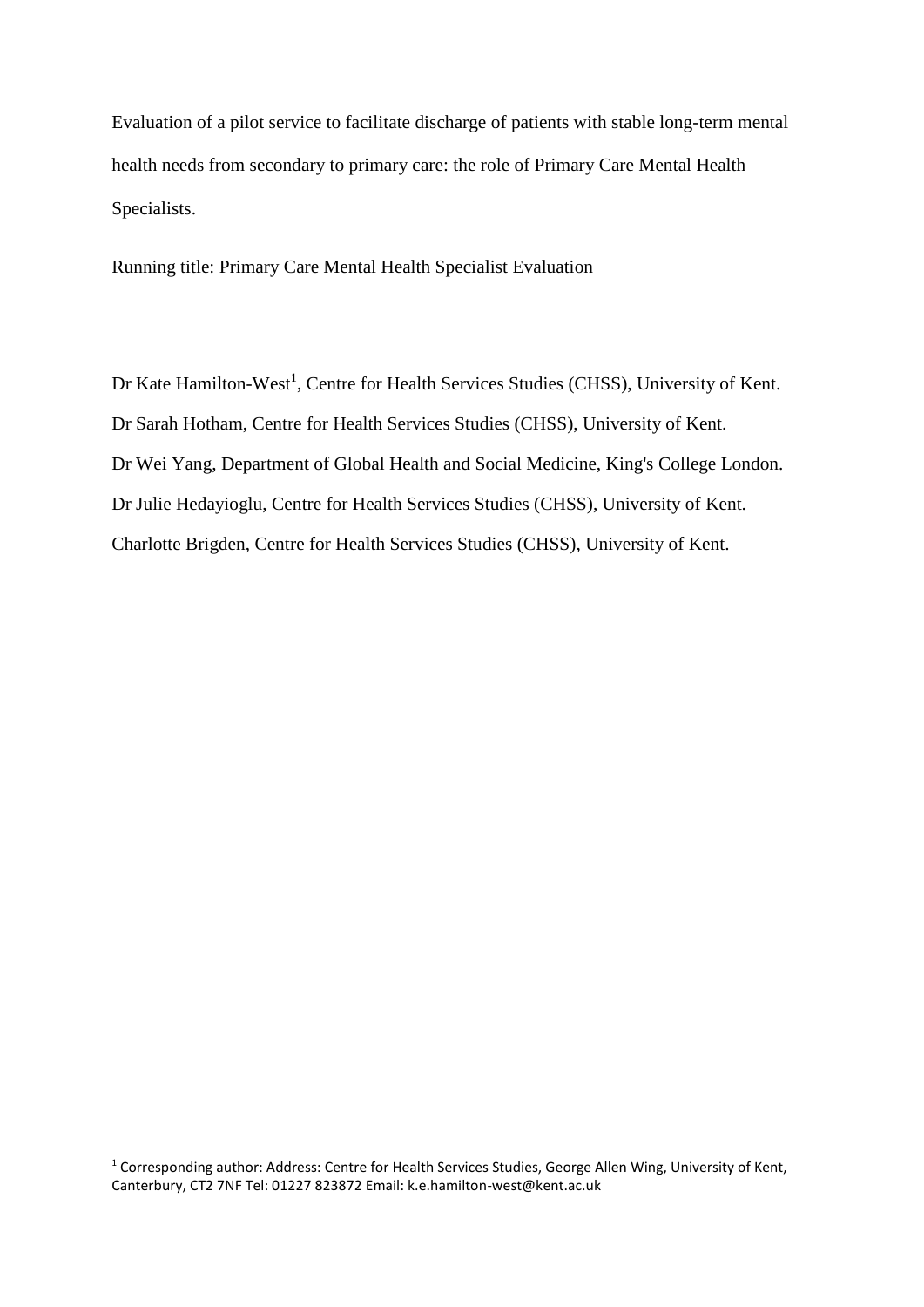#### **Abstract**

Aim: We aimed to evaluate a pilot service to facilitate discharge of patients with stable longterm mental health needs from secondary to primary care.

Background: Patients with stable long term mental health conditions are often not discharged from secondary mental health services when no longer needed due to insufficient systems and processes to enable safe, effective, recovery-focused treatment and support. The Primary Care Mental Health Specialist (PCMHS) Service was developed to address this gap; new PCMHS posts were introduced to act as a conduit for patients being discharged from secondary care and a single point of referral back into secondary care, should it be required. The two year pilot, across six CCGs in South East England, began in March 2013.

Methods: Interviews were conducted with all PCMHS employed in the pilot service  $(N=13)$ and a sample of service users  $(N=12)$ . The views of professionals working alongside the service, including GPs, Psychiatrists and Mental Health Nurses, were captured using a brief online questionnaire (N=50). Time and Activity Recording Sheets were used to capture data required for economic analysis.

Findings: Our findings indicate that the service is working well from the perspective of patients; staff employed within the service and professionals working alongside the service. Patients described the service as a 'safety net' they could fall back on in case of difficulties, while staff used the analogy of a 'bridge' to describe the way the service improved communication and collaboration between the various professionals and organisations involved in the patient's care. Improvements in wellbeing were seen to result from increased support for those transitioning from secondary to primary care, a more pro-active approach to relapse prevention and increased engagement in daily activities. Each PCMHS covered 36 patients in a one month period, with a unit cost of £73.01 per patient.

2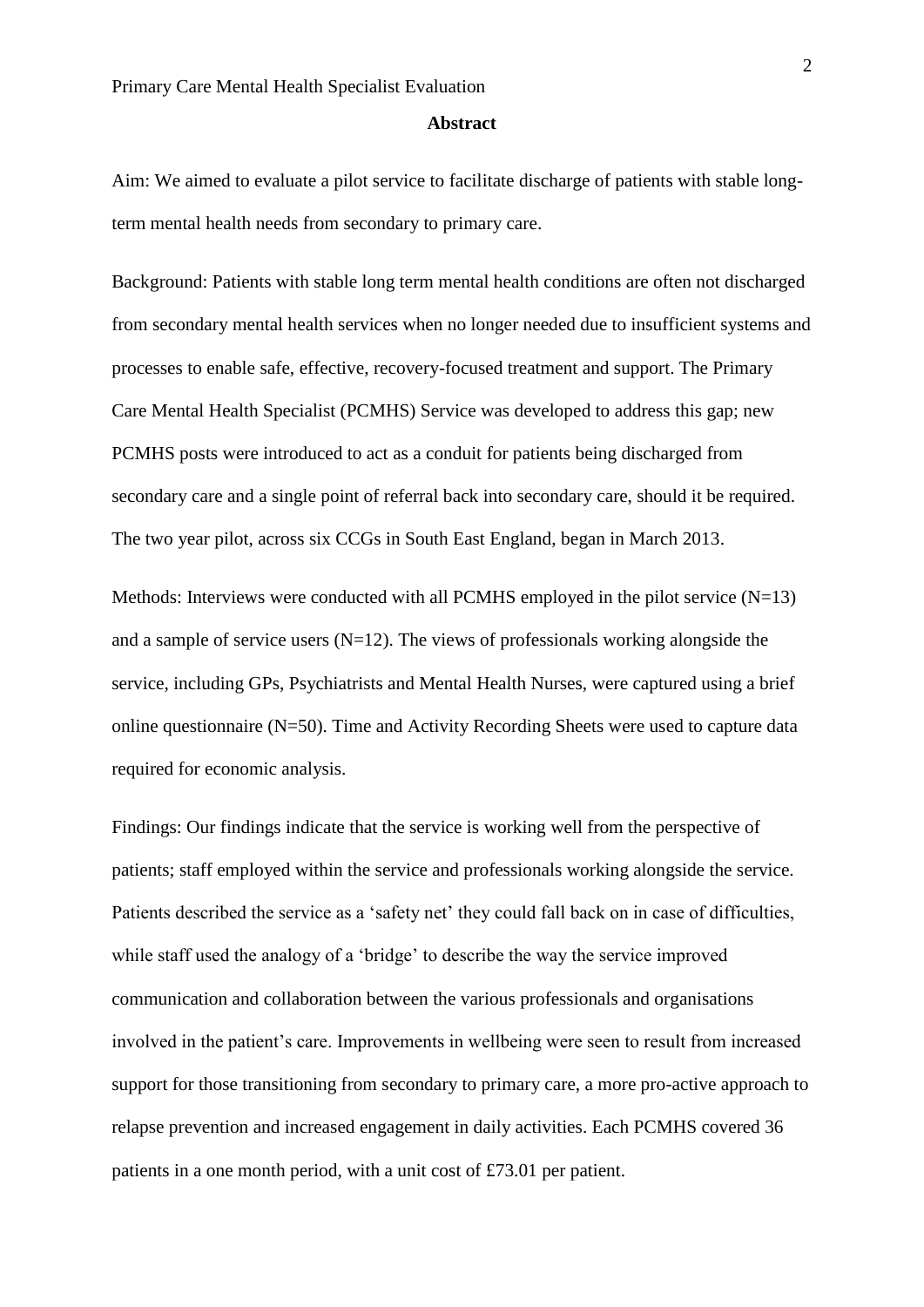The global burden of mental health disorders is considerable and growing, with significant impacts on health and wellbeing, as well major social and economic consequences (WHO, 2016). In the UK, Government strategy No Health without Mental Health emphasises the need for improved prevention, detection and treatment of mental health disorders, as well as greater choice, control and personalisation of mental health care (Department of Health, 2011). At the same time services are required to achieve significant cost efficiency savings through initiatives such as the NHS Quality, Innovation, Productivity and Prevention (QIPP) programme, implementation of Any Qualified Provider and Payment by Results (PbR) as set out in Equity and Excellence: Liberating the NHS (Department of Health, 2010).

The Health and Social Care Act (2012) gave rise to a number of important structural changes, including the establishment of Clinical Commissioning Groups (CCGs), which are held to account for the outcomes they achieve, including mental health outcomes, through the Commissioning Outcomes Framework (NHS Commissioning Board, 2011). The Act places statutory duties on CCGs to promote continuous improvement in the quality of health services, with particular regard to clinical effectiveness, patient experience and patient safety. In 2012-13 mental health services were brought within the scope of PbR, requiring that patients are assessed by their mental health provider and allocated to a cluster, which forms the basis of the contracting arrangements between commissioners and providers. These clusters must then be reviewed regularly in line with the timing and protocols set out in the mental health clustering booklet (Department of Health, 2013).

Development of the Primary Care Mental Health Specialist (PCMHS) Service reflected the recommendations of the Joint Commissioning Panel for Mental Health (2012), which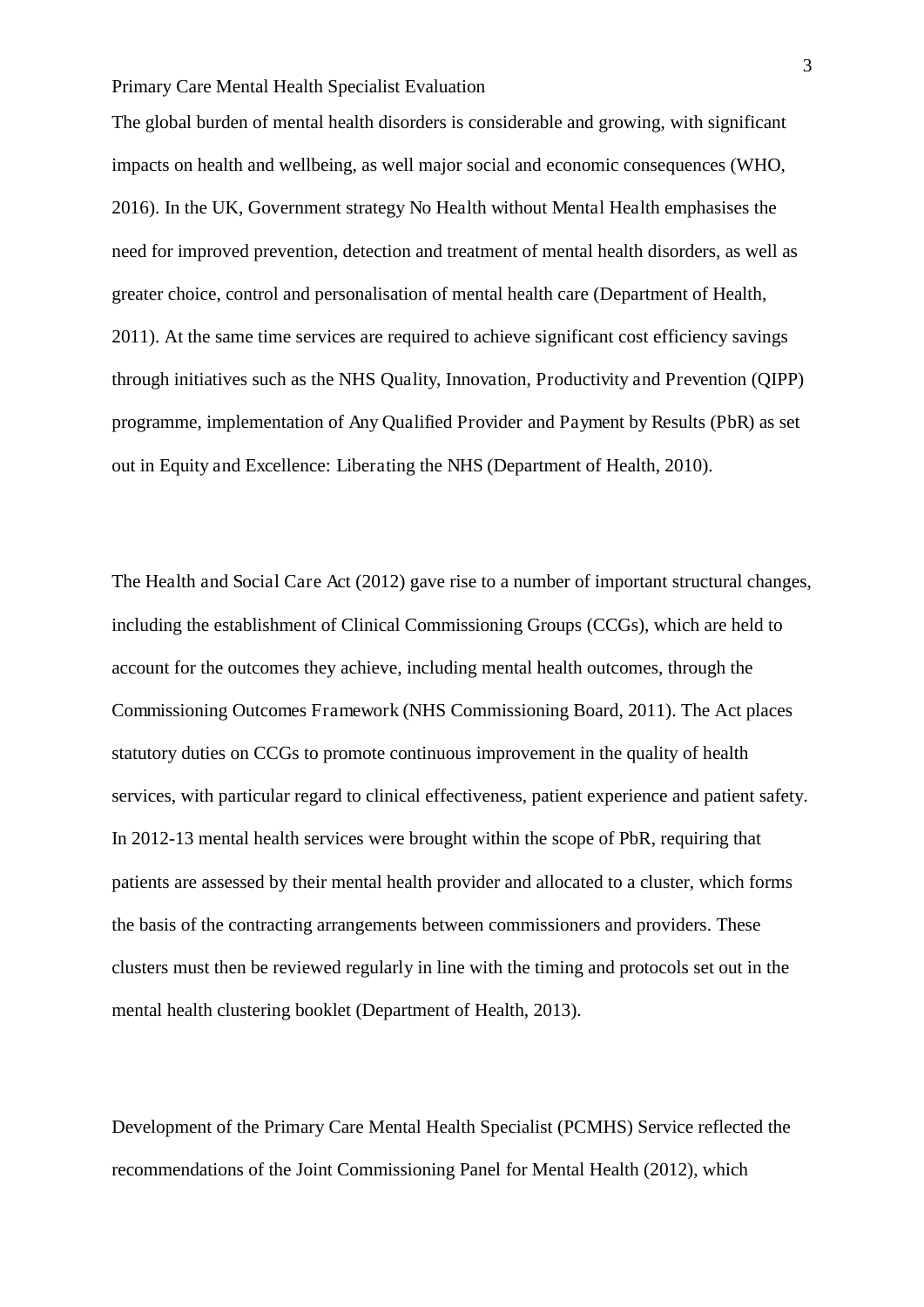emphasised the need to deliver services that enable safe, effective recovery-focused treatment and support for people with stable long term mental health conditions. It was recognised that patients were often not discharged from secondary mental health care when no longer needed, because systems and processes were not in place to provide adequate support and that this had an impact upstream on responsiveness to urgent referrals – challenges which have also been highlighted by the recently established Independent Commission on Acute Adult Psychiatric Care (Crisp et al., 2016). New PCMHS posts were introduced to act as a conduit for patients being discharged from secondary care and a single point of referral back into secondary care, should it be required. Introduction of the new role was intended to improve mental health capacity and expertise in primary care and increase provision of primary care mental health services, based on local population need. The two year pilot began in March 2013 and covered six CCGs in South East England. The service evaluation reported here aimed to capture experiences of patients accessing the pilot service, as well as views of frontline staff delivering the service and other health professions working alongside the service. We also aimed to assess the economic cost of the new service.

### **Methods**

#### Patient and Public Involvement

A local service-user led 'Experts-by-Experience' group advised on the evaluation methods, including the development of materials (consent form, information sheet and interview topic guides) and practical considerations (e.g. where patient interviews could take place). Methods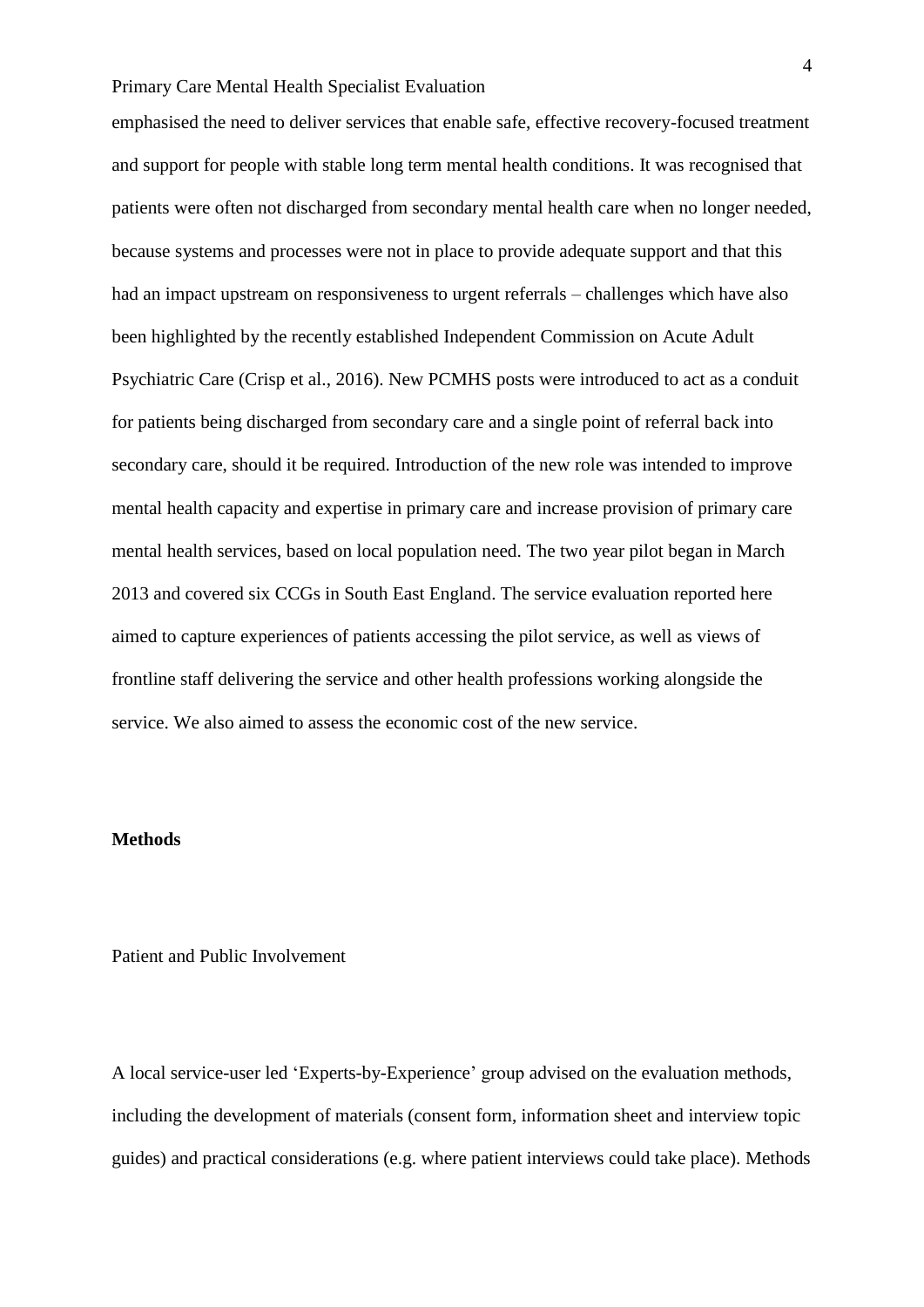were also developed with input from the CCG and Commissioning Support Unit (CSU), who advised on the information required for evaluation of the pilot service.

Participants and procedure

For the purpose of the pilot, people with stable long-term mental health conditions were defined as those allocated to clusters 7, 11 and 12 of the national PbR framework, currently in receipt of secondary care mental health services and with a likely diagnosis (ICD-10) of schizophrenia, bipolar disorder, recurrent depression and chronic neurotic, stress-related and somatoform disorders.

Patients were recruited from three of the six CCGs included in the evaluation (including the earliest and most recent areas to implement the pilot). They were provided with an information sheet and invitation letter by their PCMHS. Those interested in participating sent their contact details to the evaluation team in a stamped addressed envelope. We then made contact to arrange a convenient time for the interview to be conducted, either by telephone, or face-to-face. We asked that all service users in the three CCGs (N=172) receive an invitation letter; 20 patients expressed an interest in being interviewed, three dropped out before the interview due to deteriorating mental health and five did not respond to messages left by the evaluation team. A final sample of 12 service users (5 male, 7 female, age range 23- 64 years,  $M = 50.8$  years) was interviewed and responses analysed.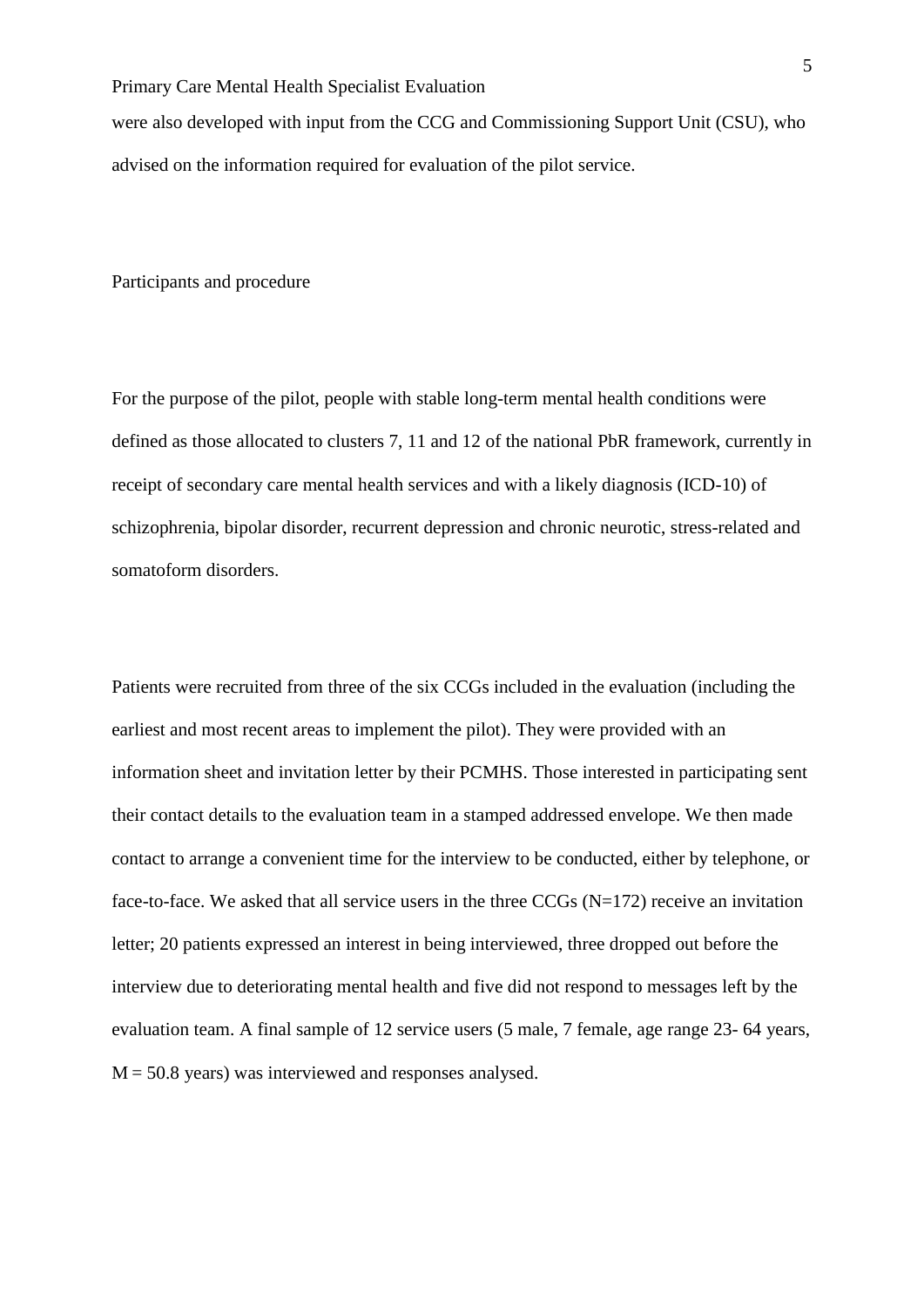PCMHS were seconded<sup>2</sup> from their NHS Trust for the duration of the pilot and were community psychiatric nurses (CPN) or occupational therapists (OT) by profession. They were hosted by GP practices or local mental health provider organisations. All host organisations granted permission for the evaluation team to approach PCMHS to discuss participation. PCMHS were provided with information sheets before consenting to be interviewed. All PCMHS employed in the pilot service across the six CCGs agreed to take part and subsequently participated in face-to-face interviews  $(N=13)$ . For the economic analysis, a sub-sample of 11 PCMHS was selected to record time spent on specific activities.

Information about the evaluation was distributed to staff with experience working alongside the pilot service via PCMHS, CCGs and host organisations, along with a link to an online questionnaire. In total 50 respondents completed the questionnaire, including GPs (N=16), Managers/ Operations (N=11), Primary Care Link Workers (N=7), Psychiatrists (N=6), Mental Health Nurses (N=3), Practice Managers (N=2) and Social Workers (N=1); three respondents indicated their profession as 'other'.

Interviews were conducted between September 2013 and May 2014. Questionnaire responses were gathered between June and November 2014. Economic data was recorded between 1st and 31st October 2014.

<u>.</u>

<sup>&</sup>lt;sup>2</sup> The term 'seconded' means that the employees are assigned to work, for a temporary period of time, for another host organisation. On expiry of a 'secondment', employees are able to return to their original employer.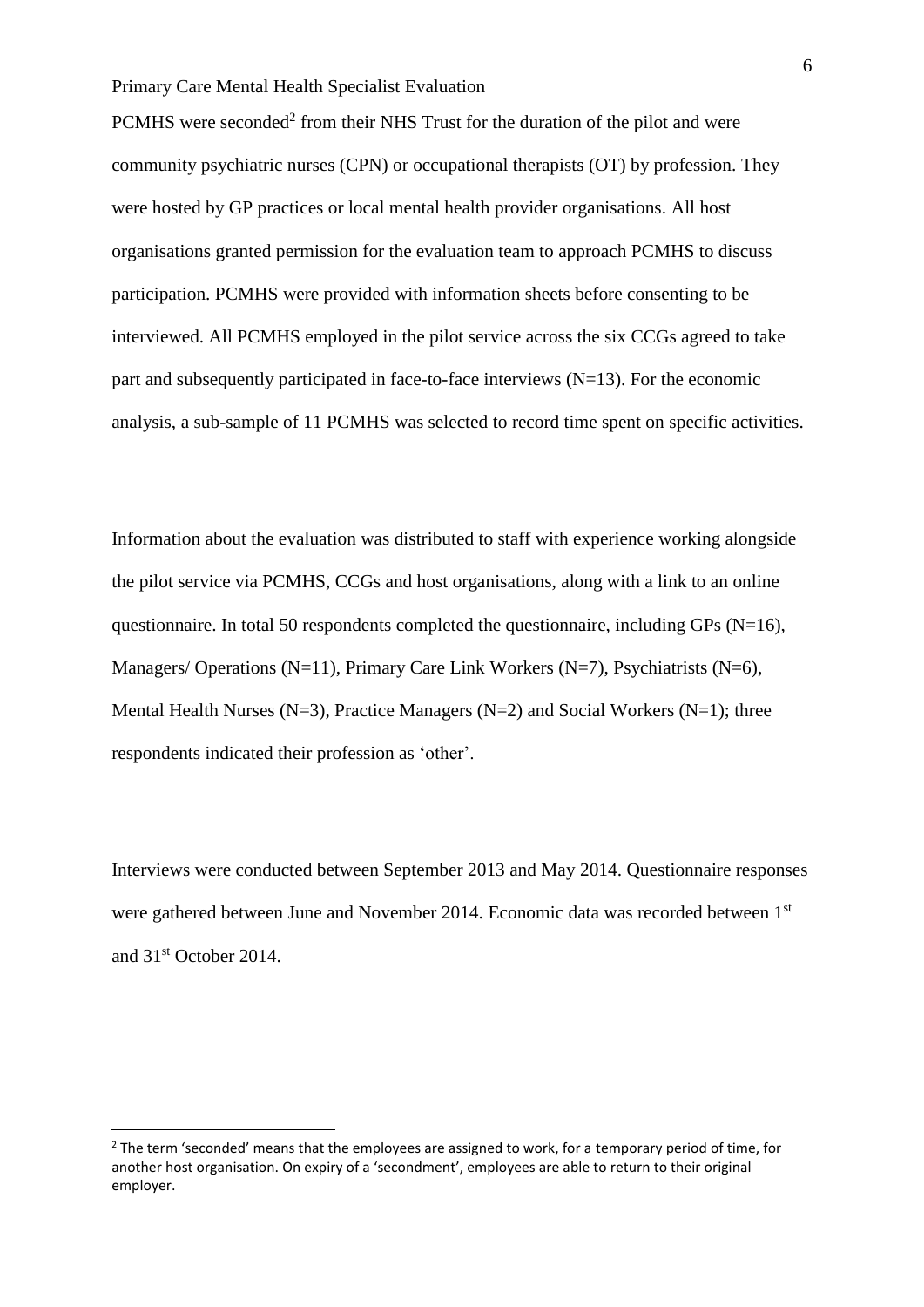This is a mixed-method formative evaluation (Dehar, Casswell & Duignan, 1993) that captured impact in both outcomes and processes. A formative evaluation was considered most appropriate as the evaluation was intended to cover the early implementation of the pilot and provide information to inform decision-making regarding ongoing service provision. Unit cost analysis (Drummond, Sculpher, Torrance, O'Brien & Stoddart, 2005) was considered most appropriate for the economic evaluation, since this provides information on the amount of additional resource needed for a patient to receive an intervention; this can help commissioners and policy makers decide whether it is possible to implement the intervention on a large scale given the resources available.

#### Materials

Topic guides were developed by the evaluation team with input from the Experts-by-Experience Group, CCG and CSU. Topic guides for the patient interviews explored experiences of the service and impacts on their mental health and wellbeing. Topic guides for the PCMHS interviews focused on experiences of implementing the service.

Online questionnaire: A brief online questionnaire was developed specifically for this evaluation, using the secure Qualtrics® system. Respondents were asked to select their profession and CCG area, to indicate whether they were aware of the pilot service (Yes/No) and had experience working with a PCMHS (Yes/No). These items were included to check that the data captured represented the views of professionals with experience of the pilot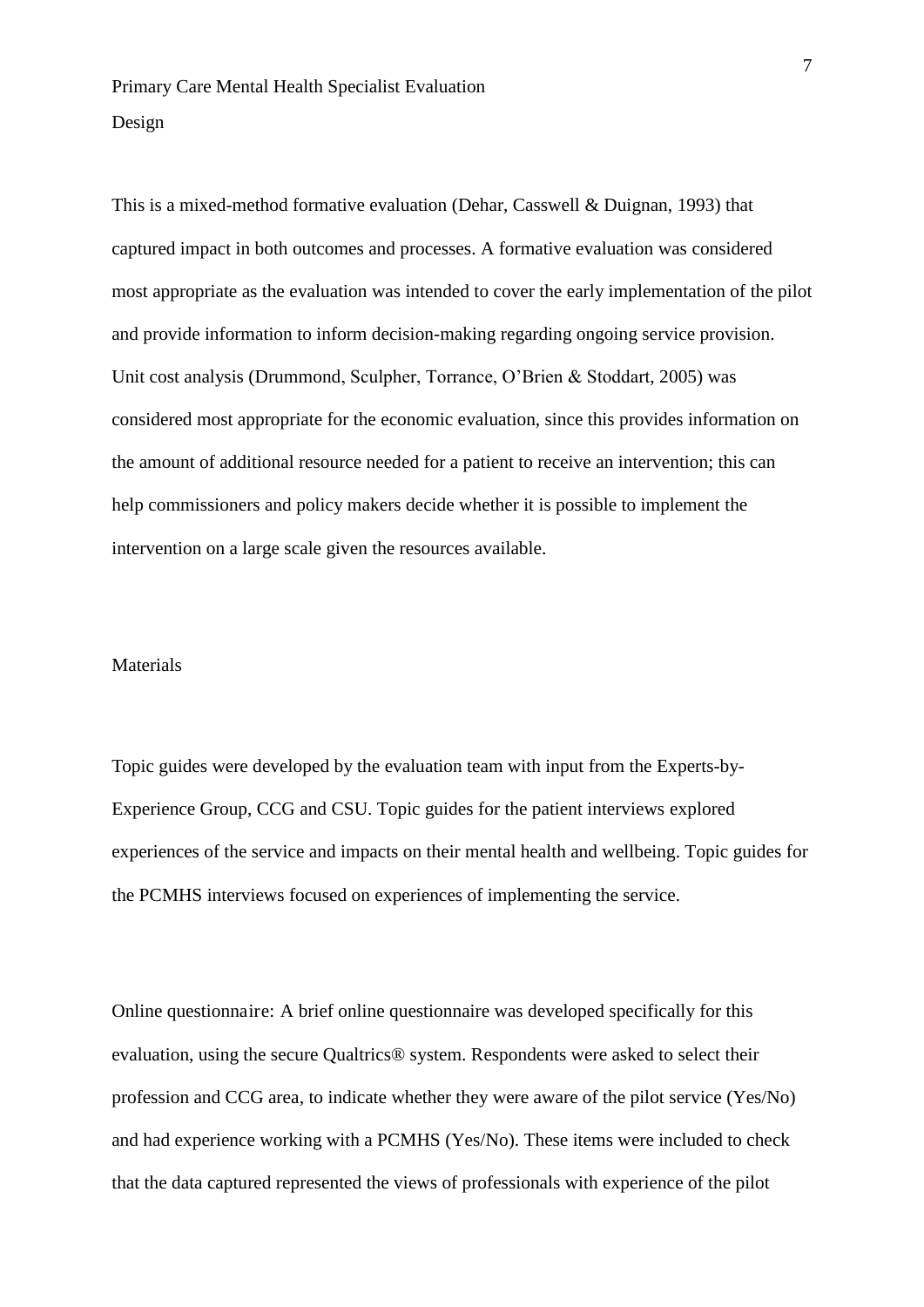service. Respondents were then asked to indicate whether, in their experience, the PCMHS role worked well (scale ranging from  $1=$  strongly disagree, to  $5=$  strongly agree), if they considered that patients benefited from the service (Yes/No) and if improvements could be made to the service (Yes/No). They were invited to provide further comments (including specific examples) in relation to each question using a free text response format.

Time and Activity Recording Sheets (TARS) were provided to enable PCMHS to record data required for the economic analysis, including time spent on main activity (i.e. contact with patients) and additional activities (e.g. liaison activities and events organised by the CCGs), travel costs associated with these activities and monthly income.

# Ethical considerations

<u>.</u>

An evaluation proposal was submitted to the Research Management and Governance (RM&G) Consortium prior to recruitment and we were advised that ethical review by an NHS Research Ethics Committee (REC) would not be necessary, since the project met Health Research Authority criteria for evaluation/audit, rather than research<sup>3</sup>. However, ethical principles were adhered to regarding data confidentiality, informed consent and right to withdraw. Participants had the opportunity to ask questions before providing signed consent and participating in interviews. They were reminded that they were not required to answer any questions they felt uncomfortable with and were free to terminate the interview at any point, without giving a reason. Patients were further informed that their decision would not

<sup>&</sup>lt;sup>3</sup> http://www.hra.nhs.uk/research-community/before-you-apply/determine-whether-your-study-is-research/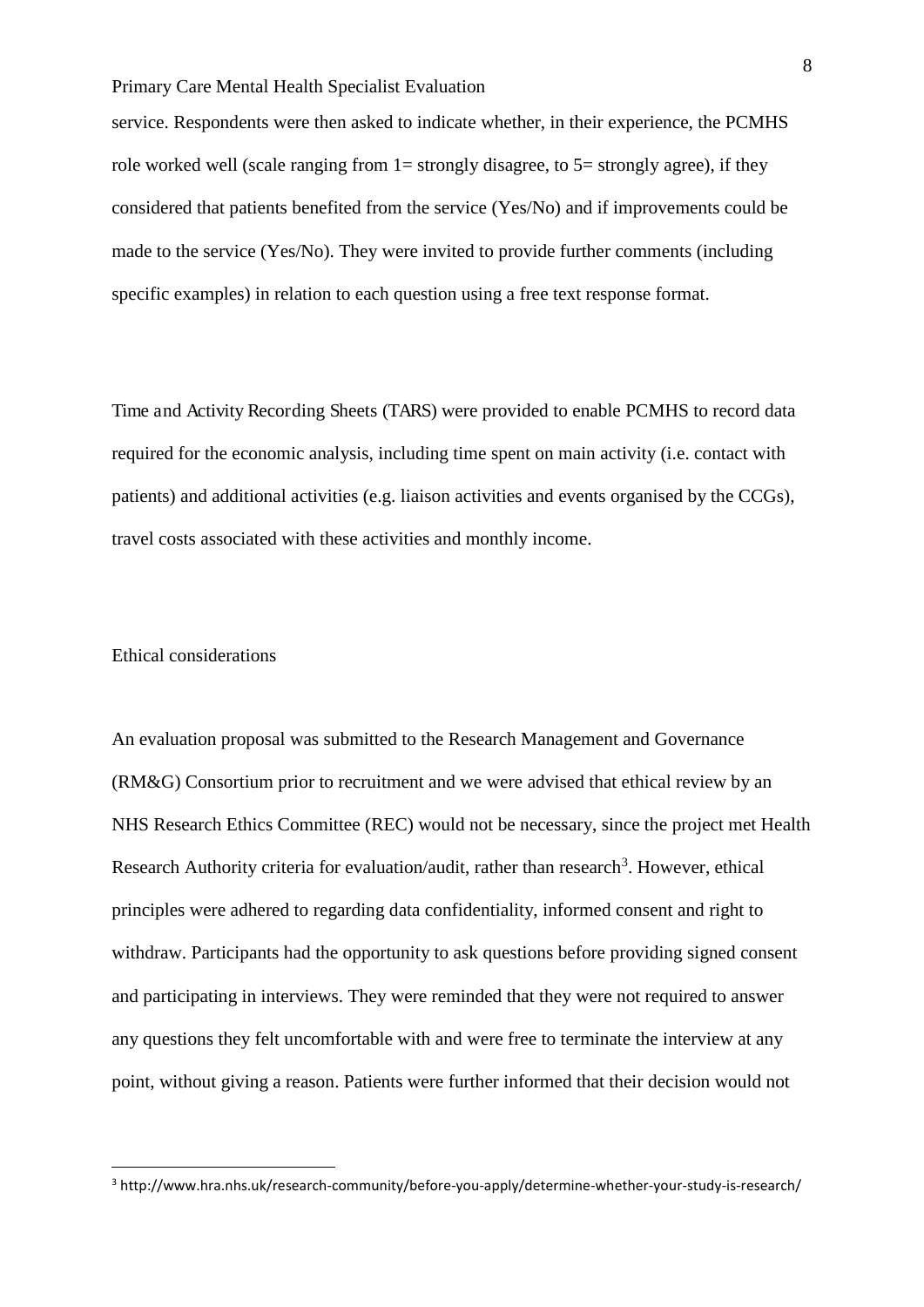affect any services they were receiving. Participants were assured that only the evaluation team would have access to their data, interview data would be not be stored together with names, addresses, or telephone numbers and individuals would not be identified in any reports. Electronic data were stored on a password protected database at the Centre for Health Services Studies (CHSS), University of Kent; hardcopies were stored in a locked filing cabinet at CHSS.

#### Data Analysis

Interviews were recorded, transcribed verbatim and entered into the NVivo software package. Data were analysed using the Framework Method (Ritchie & Spencer, 2011). One member of the team read through all interview transcripts and coded responses according to themes identified from the interview guide, before developing subthemes by identifying common responses. The transcripts were then read by a second member of the team, who reviewed the themes and subthemes; differences in coding were identified and consensus reached by discussion.

Questionnaire data were entered into SPSS (Version 22). Descriptive statistics were calculated for quantitative variables. A content analysis technique was used to categorise responses to the open-ended questions. Responses were broadly organised into themes by one member of the team and reviewed by a second member. Again, differences in categorisation were discussed and a consensus reached.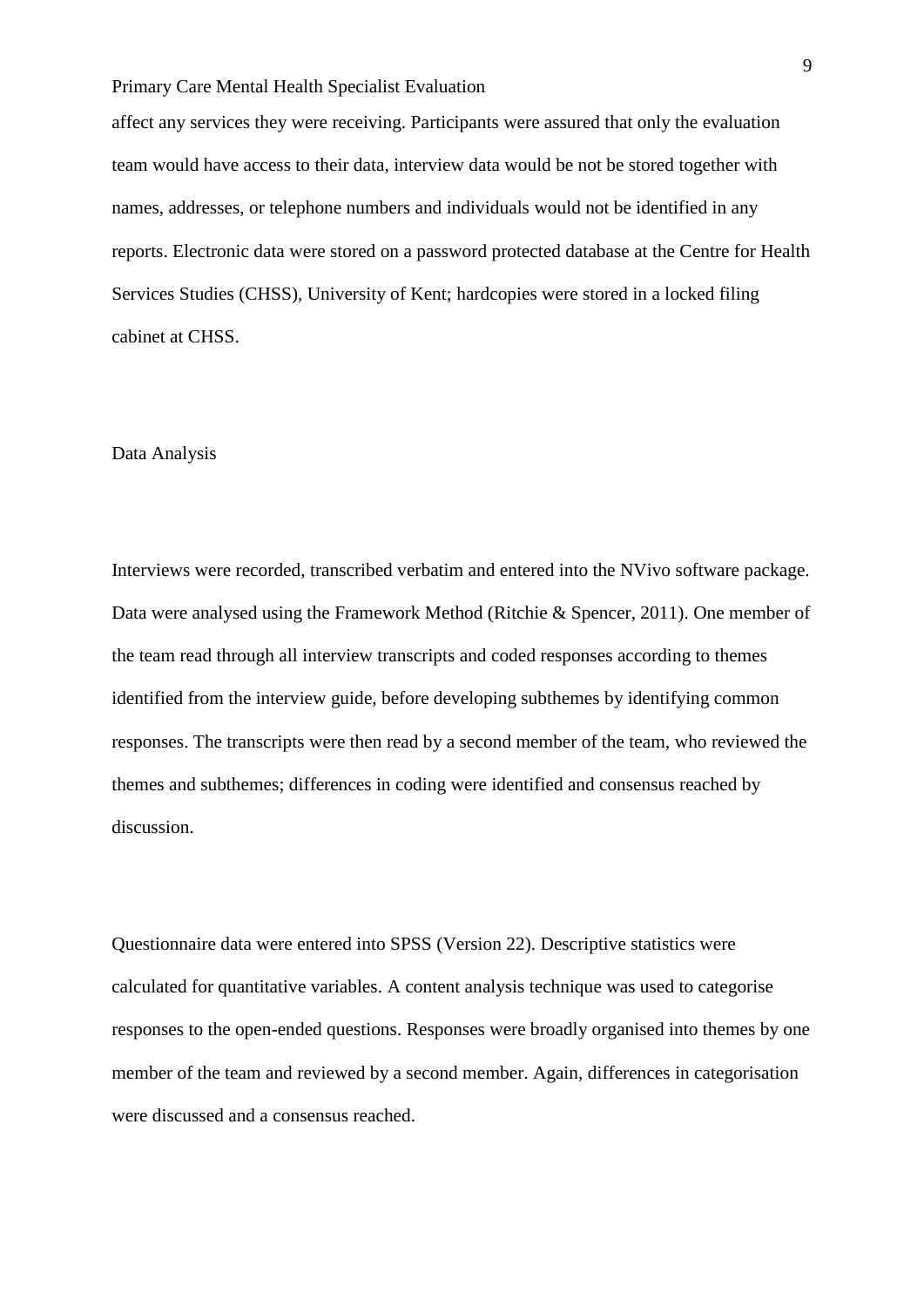Time and activity data were analysed using STATA 13 software. Unit cost analysis was performed from a health service perspective. Hence, only costs associated with implementing the service were considered; the analysis did not take into account costs relating to societal inputs (e.g. carer support).

# **Results**

# Patient Interviews

Three initial themes were identified from the interview guide: (1) participants' experiences of the service; (2) impacts of the service on patient mental health and wellbeing; and (3) overall reflections on the service.

#### 1. Patients' experiences of the service

Three subthemes were identified in relation to patients' experiences of the service; how the service differed from previous experience of mental health care; benefits of the service and disappointments with the service.

In relation to the first subtheme, participants described greater continuity of care under the new service, which allowed for a trusting relationship to develop between the patient and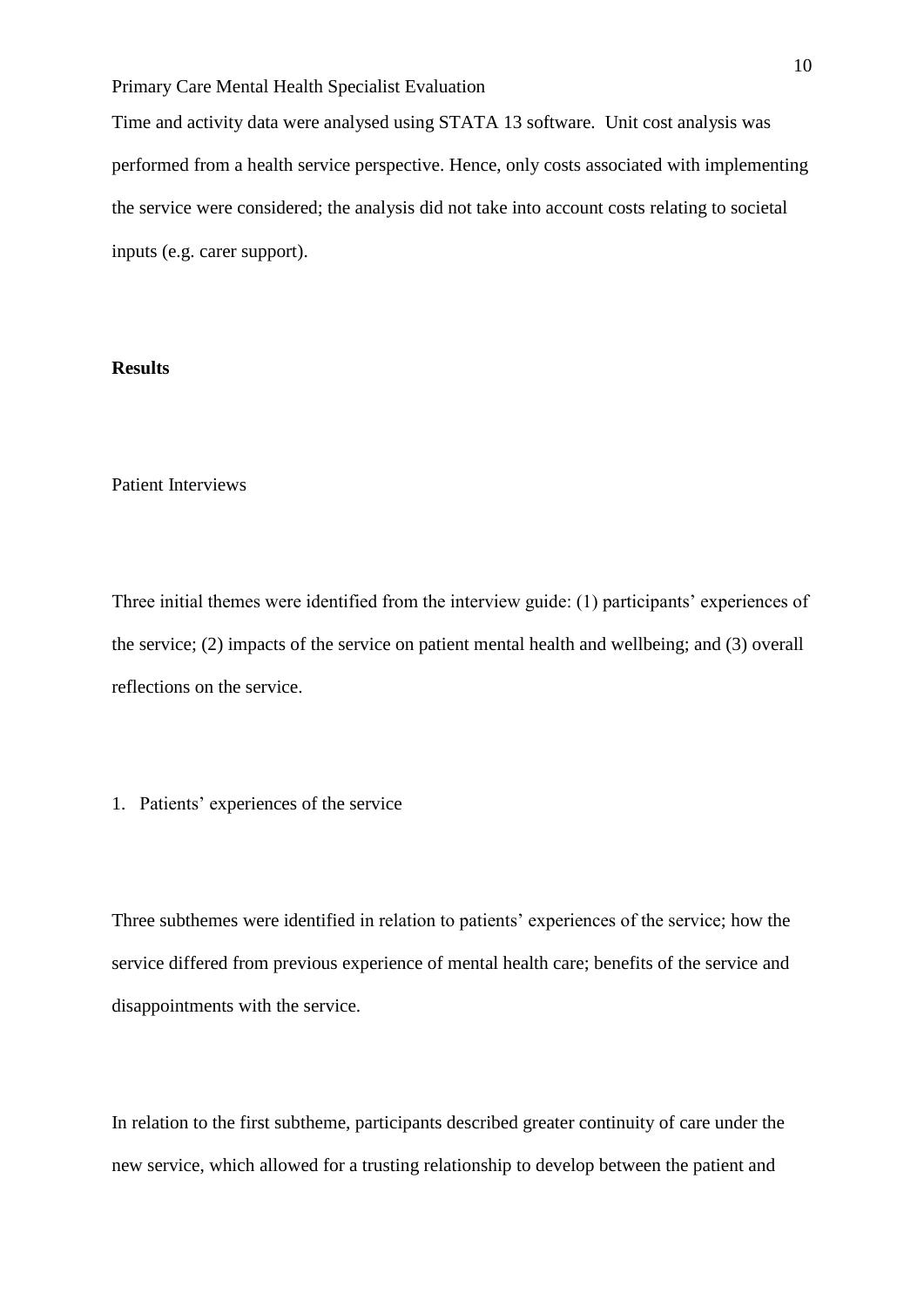PCMHS and prevented a constant repeating of information to clinical staff. Patients also reported that the care they received from the PCMHS was more tailored to their needs than previous care. They reported feeling understood by the PCMHS and more involved in decisions about their care than they had in the past:

*"They (PCMHS) can basically tell when they come in the door I'm having a bad time or I'm up. You do need to have somebody who can read that rather than maybe somebody you've*  seen once in a few months and then they seem to think they know everything about you and they d*on't.".* (P003)

Patients reported that the main benefit of the service was that it contributed to the prevention of relapses; having consistent support in place, where this had been lacking in the past, served as a 'safety net'. Accessibility was also a key benefit cited; patients reported that they could rely on PCMHS to return calls promptly and they could be contacted at any time. The support provided was viewed by patients as useful, relevant and important to the improvement of their mental health; PCMHS were seen as empathetic and understanding of mental health issues - experts in their field:

*"I think it's the dignity with which you're treated. Nobody patronises me or assumes that I just can't cope or anything like that, it's just sensitive help at the right time.*" *(P019)*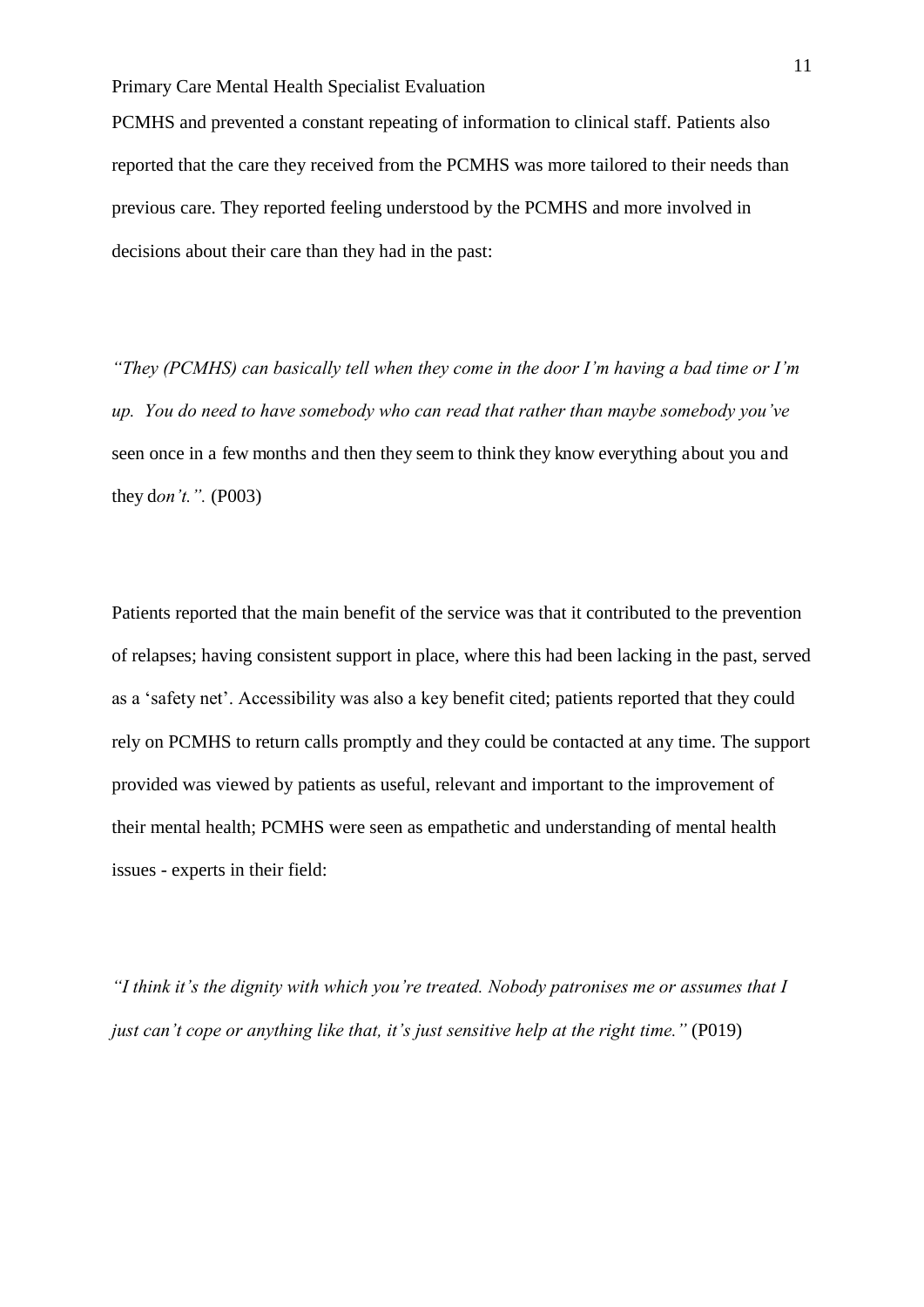Overall, patients spoke with high regard about the service and its impacts on their health and wellbeing. However, they reported disappointment with two aspects: the length of time it took to receive appointment letters and difficulty being referred into the service:

*"*My disappointment was actually finding out it existed and my battle with the GP to get it but *once I've been having that,* no not at all. I would have liked to have known it existed to even *enquire whether I'd be eligibl*e for it; yeah it was very tucked away at the time*"* (P002)

2. Impacts of the service on patient mental health and wellbeing

Patients reported a wide range of impacts on their mental health and wellbeing including reduced levels of anxiety/stress, feeling less lonely, more confident about coping with their mental health condition and more optimistic about the future. They reported greater confidence in their ability to undertake practical tasks, as well as increased engagement in daily activities and improved health. Patients also described feeling that a burden had been lifted since accessing the service:

*"*I think increasingly *I'm looking forward to the future rather than when I was in my lowest time, I always treated the tomorrow as the last day. And I didn't always know how to be*  happy or to be sad about it because I was in such a mess, but now I see myself as having a future.*"* (P017)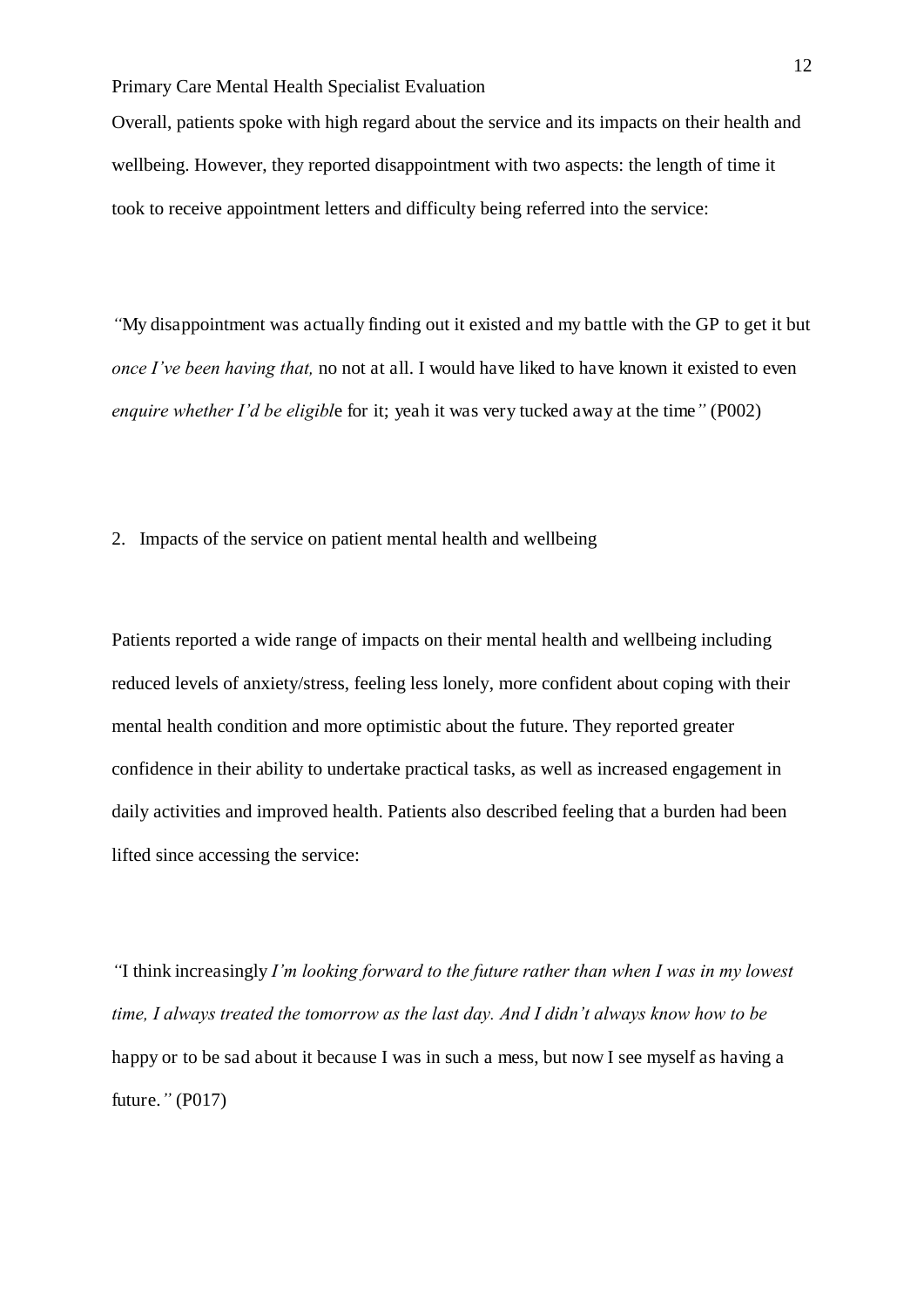*"And also getting out and about a lot more and doing different things, things I hadn't tried*  before with the help of the *PCMHS."* (P011)

*"…….but because I'm dealing better with the mental health side of my condition, it does*  help me to deal with the physical side of the conditions.*"* (P003)

3. Overall reflections on the service

All patients interviewed indicated they were very satisfied with the service. They did not make specific suggestions for improvement, but did express concerns about removal of the service and how this could impact their mental health:

*"I think it's been excellent. They, I've always been treated with a great deal of sort of courtesy and professionalism. I've never felt embarrassed or that I was a nuisance, quite the*  reverse *and it's all worked extremely well to not just keep me out of hospital but to keep me you know well in the community."* (P019)

*"*Well I would hope that they would keep going because I think I would fall apart if it was just left to me on my own. As long as *they don't just start leaving me stranded somewhere thinking "Oh she can cope now and get on with it."* (P006)

# PCMHS Interviews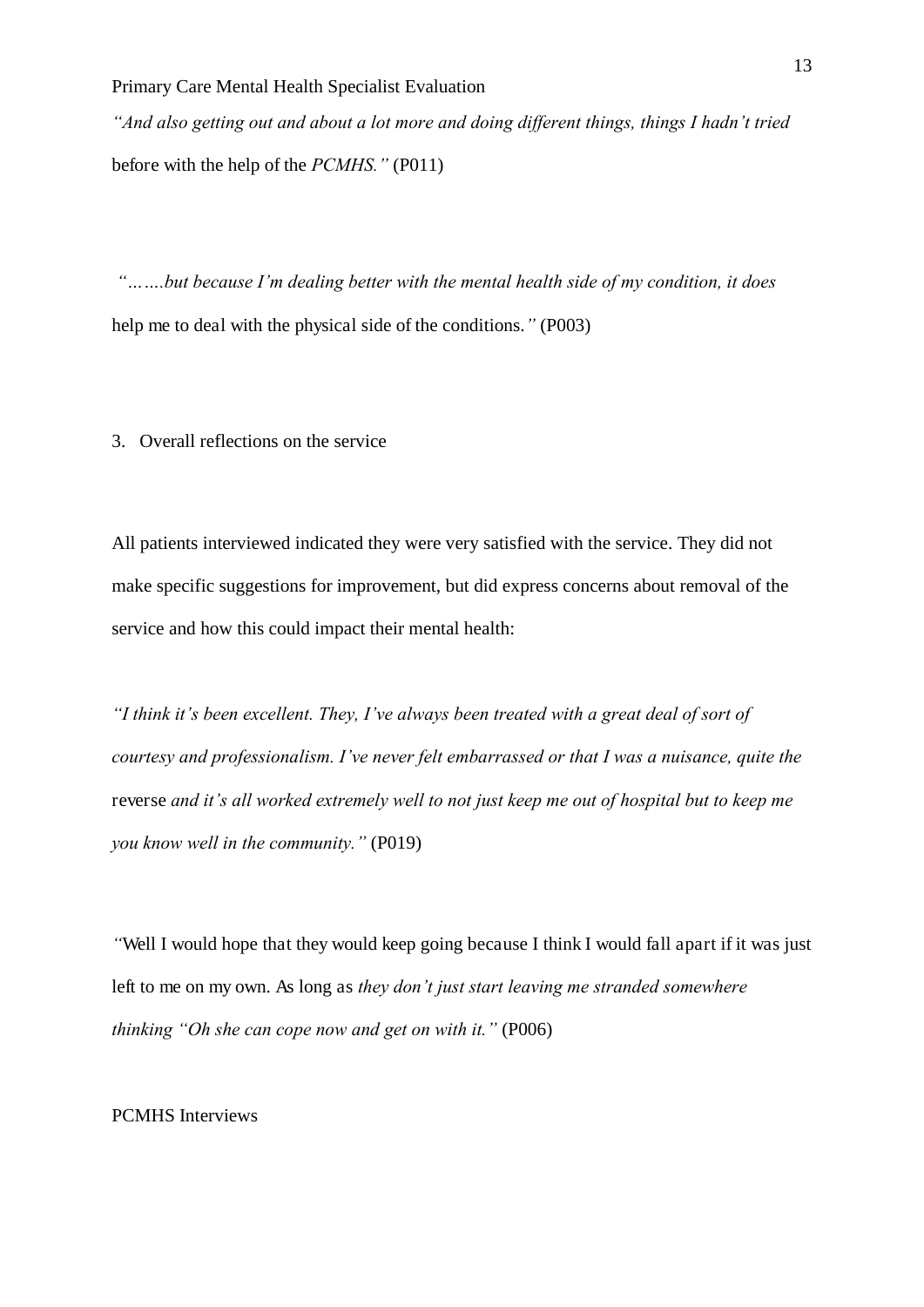Three initial themes were identified from the topic guide: (1) Main responsibilities and working models; (2) Evaluation of service implementation and patient outcomes; (3) Challenges of implementing the service.

1. Main responsibilities and working models

Three subthemes were identified from PCMHS descriptions of their key areas of work: building relationships with other health professionals and organisations; identifying patients suitable for discharge to the new service; and conducting therapy work with patients.

In relation to the first subtheme, PCMHS discussed the importance of building relationships with GPs, practice managers, care co-ordinators, community mental health and secondary care teams. They described how they offered advice to GPs about mental health diagnoses and supported them with patient advice and signposting. Relationships were also built outside the NHS – for example, with third sector organisations and community support groups. PCMHS also described their role in identifying patients who could benefit from the service:

*"What we will do with GPs is as goodwill because we're really trying to build up you know links with the GP, occasionally ring us up and say look we've got a client here, we're really* not too sure what to do, could you just come in and give us some advice, so we are starting to *do some assessments"* (P014)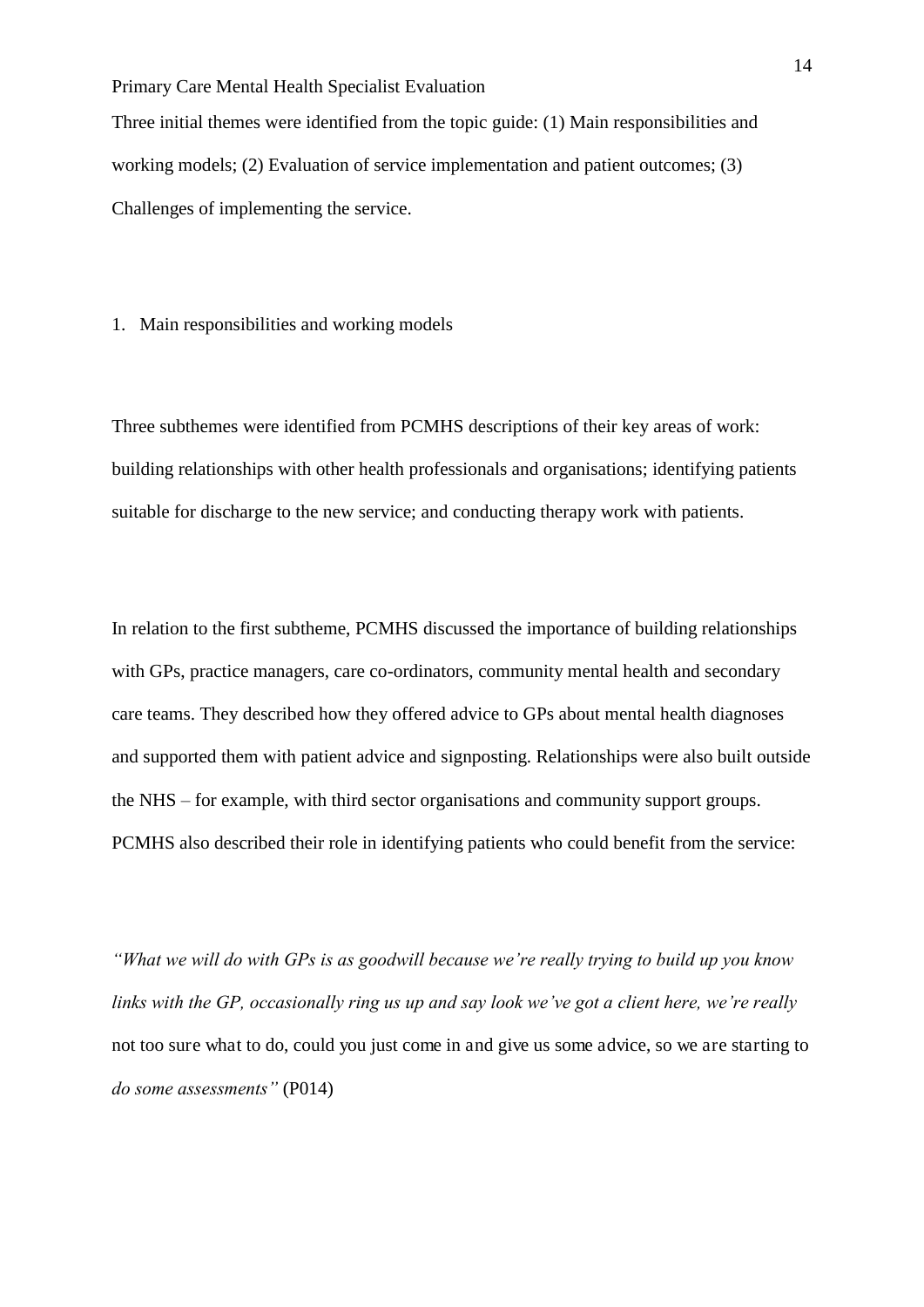Patients were identified via discussion with both GPs and secondary care teams. PCMHS highlighted some initial challenges accessing patients in secondary care, although this became easier as relationships with secondary care teams developed:

*"We're attending the meetings of the teams (based in secondary care) and we're pushing,*  saying look, look at your 7,11 & 12*……highlight who you think may benefit from sort of coming out with us and we'll come in, we'll do the bulk of the work, let's get a CPA arranged and we'll get them out."* (P004)

PCMHS reported undertaking a range of therapy work, including psychoeducation (e.g. on medication, diagnosis and relapse), help with practical tasks (e.g. completing forms) and providing patients with tools to organise and structure their lives (e.g., through support offered by Occupational Therapists). They reported that therapy work was person-centred and recovery-focused; the aim was to reduce social isolation, develop a sense of purposefulness and prevent readmission to secondary care:

*"*To try and help them move forward with their recovery, so spend a bit more time on the thing*s that they mightn't have had time to develop in secondary services like looking at*  maybe voluntary work, further education and just to try and help them a bit further along in *their recovery ."* (P009)

# 2. Evaluation of service implementation and patient outcomes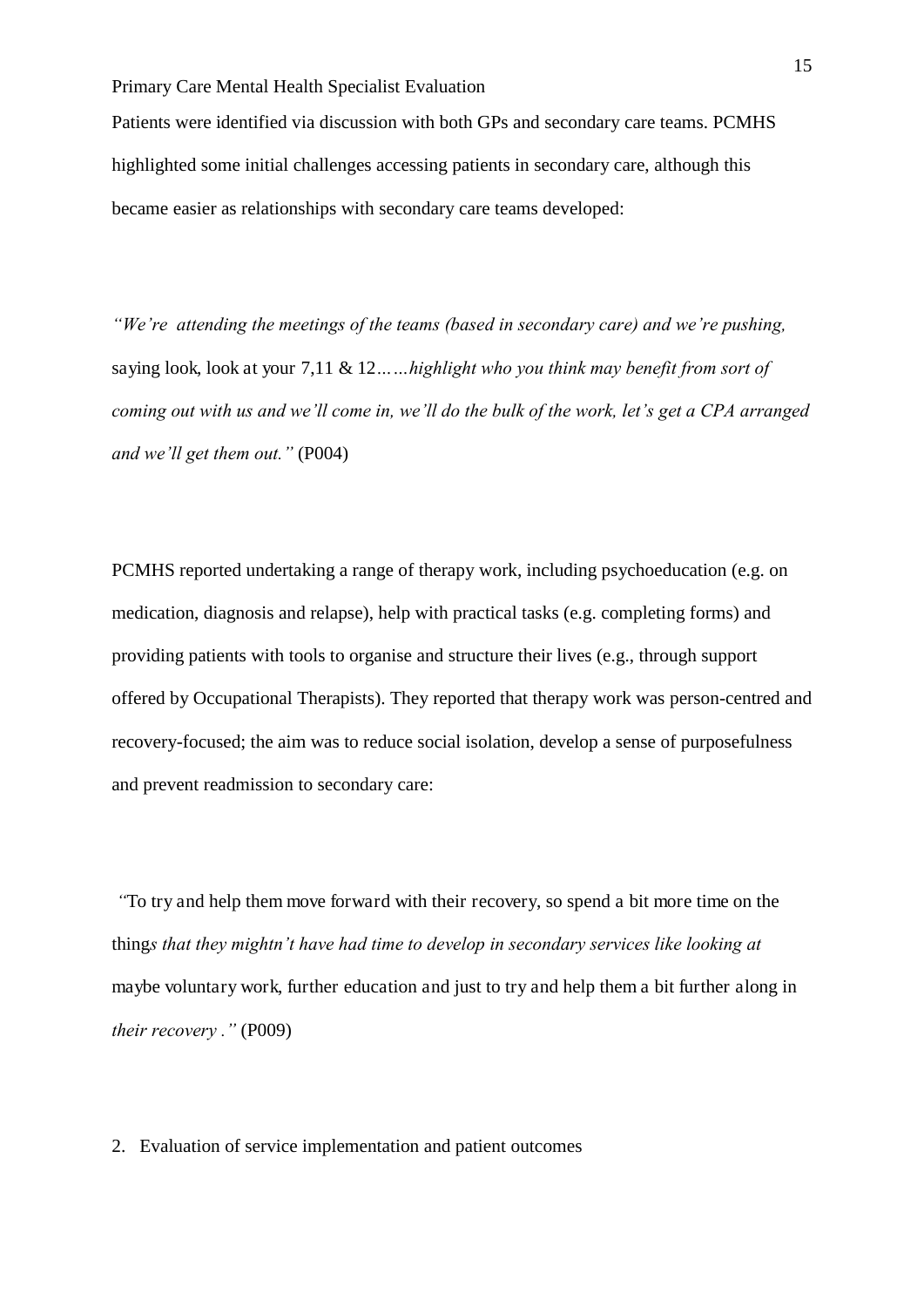All PCMHS highlighted positive impacts on patient outcomes. Four subthemes were identified: prevention of relapse; speed of response; providing a bridge; and providing appropriate care.

Relapse prevention was achieved by developing trusting relationships with patients, educating them to recognise signs of relapse and encouraging patients to make contact before a crisis develops:

*"You educate them anyway about their relapse signs. That's the first thing you do. You le*t *the patients know what the signs (are) you ask them and also their carers."* (P013)

This was supported by the ability of the service to react quickly to changing situations, which had not been possible in the past:

*"It would probably take them a week to* get an appointment with the GP, and then for the GP *to write the letter, and then for the letter to get to [the Trust] and if they weren't high risk then another probably week to two weeks before they would get an appointment. That's*  almost a month which *somebody with mental health, a month can be a long, long time."*  (P006)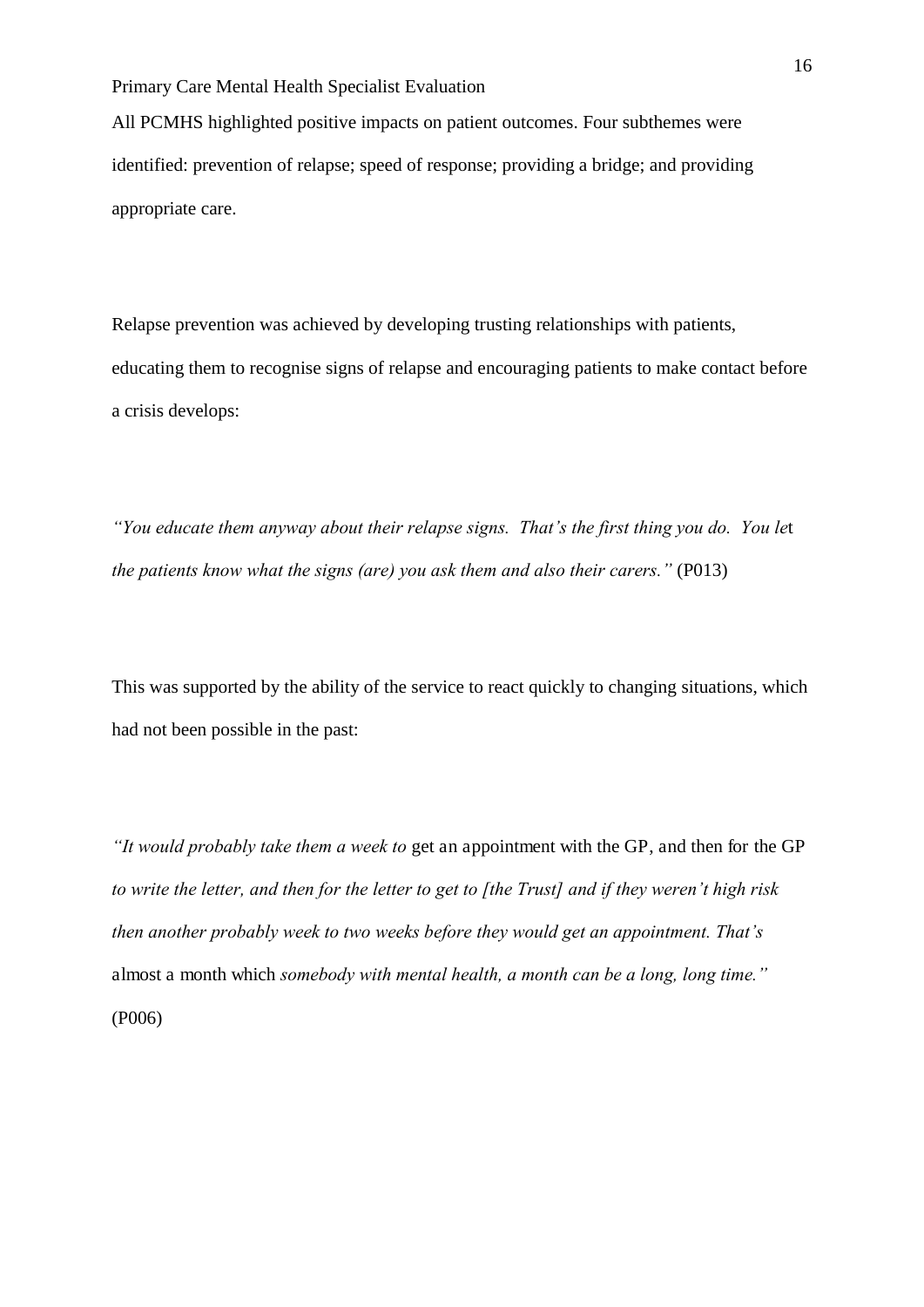PCMHS worked to bridge gaps between different organisations and between care providers and patients, helping to facilitate communication, improve collaborative working and reduce patients' concerns about discharge from secondary care:

*"I say it's about being that bridge, you've got someone the GPs can talk to, you've got somebody the voluntary services can talk to, you've got somebody that [the Trust] can talk to,*  so it kind of helps. Instead of it being very in their own sort of bubbles you sort of help them *communicate."* (P006)

Key elements of appropriate care provision included: developing meaningful relationships with patients; proactively addressing mental health needs before these escalated; and seeing patients in the home environment or local GP surgery, which was considered less stigmatising than secondary mental health services:

*"We're* normalising their mental health, *we're seeing them somewhere where they're comfortable."* (P004)

3. Challenges of implementing the service

PCMHS highlighted three key challenges in implementing the service. First, in the early stages of the pilot they experienced difficulties accessing patients' primary and secondary care records, although this improved as awareness of the service increased. Second, PCMHS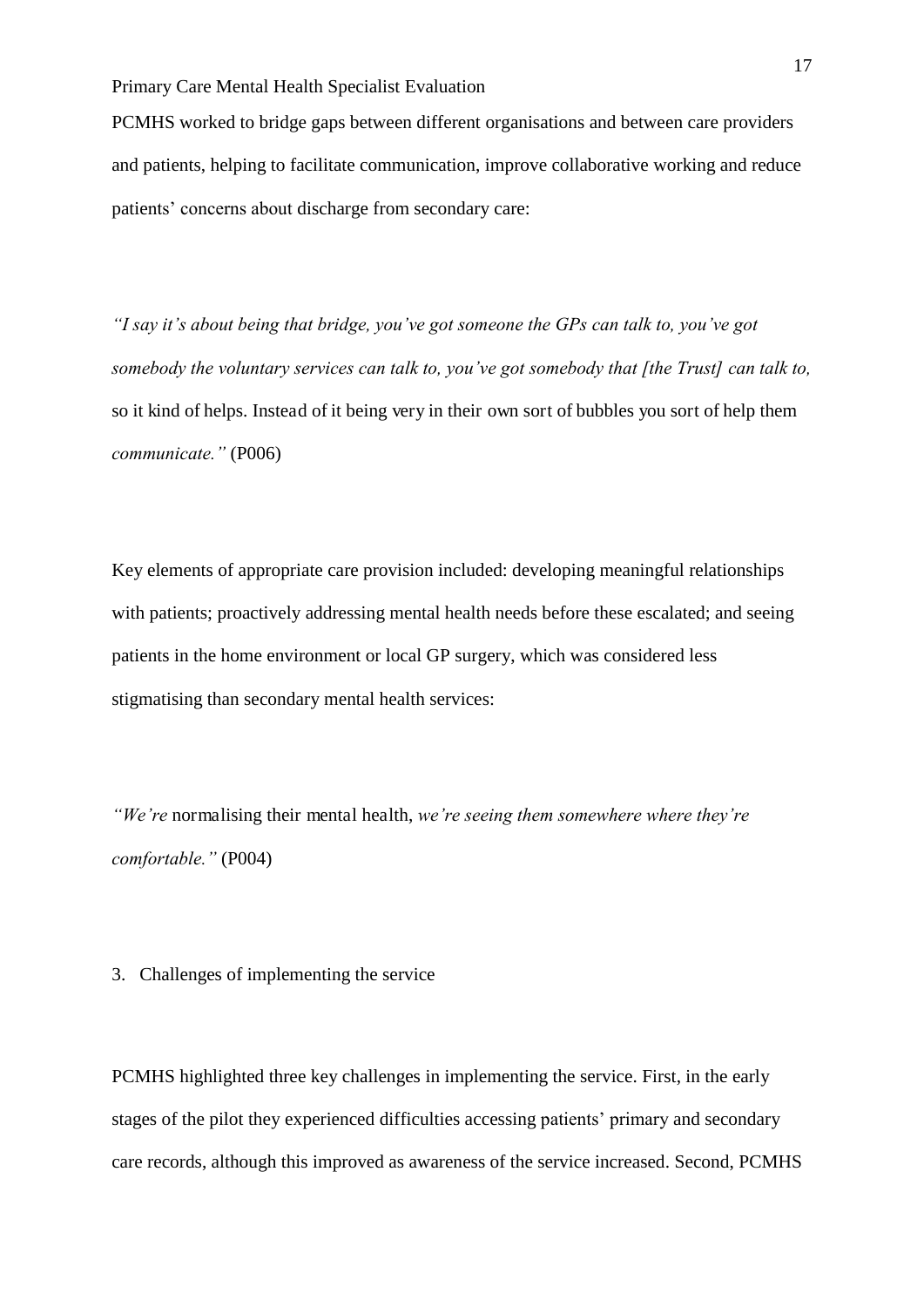highlighted challenges accommodating patients with additional requirements, such as those with social care packages and/or requiring depot injections, due to lack of appropriate arrangements and/or equipment. Finally, concerns were expressed regarding workload and capacity to expand in the future, with PCMHS highlighting the challenge of balancing administrative duties with a growing clinical caseload:

*"I think a lot of the issues that most people have are not to do with the work itself, not the*  ki*nd of clinical contact, it's more the kind of pressures that you get you know through*  typically your paperwork or stuff that you kind of have to constantly have to update, which feels less integral to your role and you can spend literally 70% of your time updating Rio and *30% of your time seeing clients."* (P002)

Analysis of responses from other professional groups

The vast majority of participants (N=46, 92%) agreed or strongly agreed that the PCMHS role works well, while 48 (96%) agreed that patients benefited from the support provided by the PCMHS; 40 respondents (80%) agreed that improvements could be made to the service. Free text responses are summarised below.

Do you think the PCMHS role works well?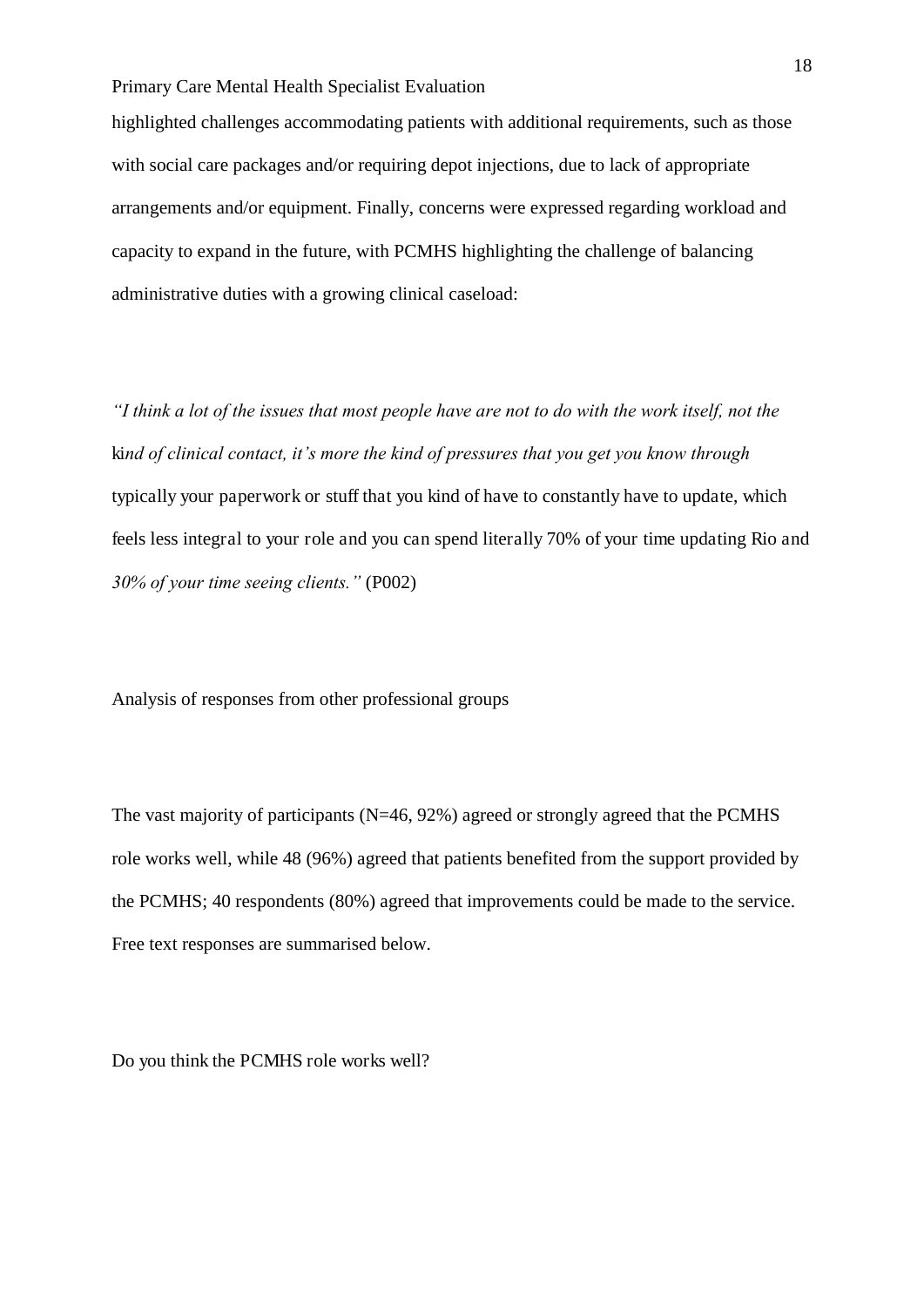Most participants (N=44, 88%) provided free text comments. Only one commented on dissatisfaction with the service, highlighting a lack of contact with the PCMHS as the reason. Reasons for satisfaction with the service related to five main themes: preventing relapse and/or readmission to secondary care; patient satisfaction with the service; increased opportunities to work across professional groups; providing support in community settings and bridging the gap between primary and secondary mental health care. Example quotes are provided below:

*"It simply* prevents relapse through early detection of relapse indicators. The primary care specialist kept closely monitoring and we worked together to prevent relapse and *rehospitalisation."* (P024, Psychiatrist)

*"By attending one of our team meetings and giving a* clear explanation of their role and how they fit in with secondary and primary care. Our counsellors felt supported by them, and, as *a team, felt we had a named person to consult with should issues arise"* (P043, Operations Manager)

*"I have patients who* do not want to go to secondary care mental health service because they did not have good experience with the service. However they were very receptive to receive *support from the primary care mental health specialist in the community."* (P045, GP)

Have patients benefited from the support provided by the PCMHS?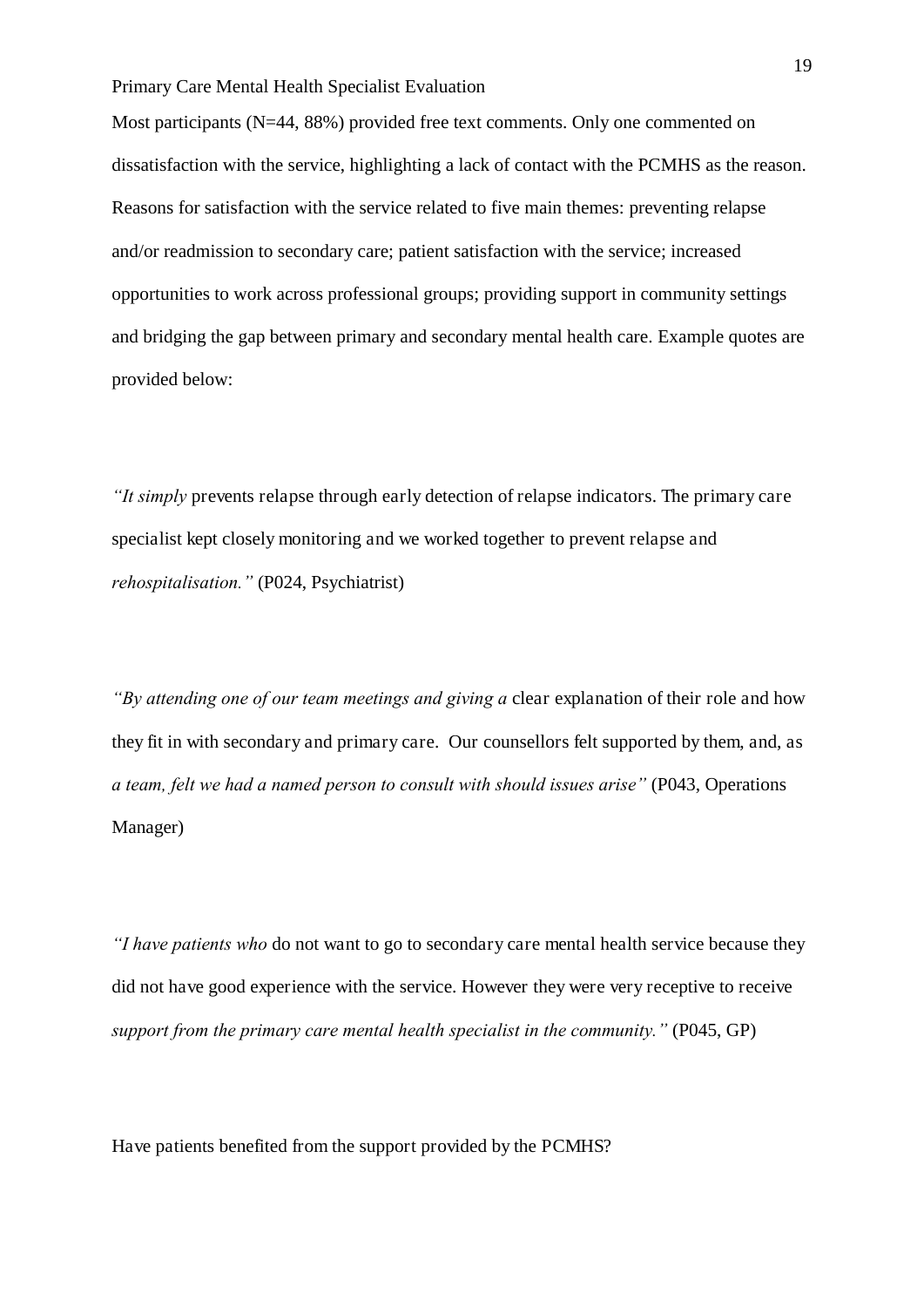Free text responses were provided by 42 respondents. Two indicated that they selected 'no' because they did not have sufficient knowledge of the service to comment. The remaining comments described ways in which patients benefited from the service. Three main benefits were described: providing care in community settings; bridging the gap between primary and secondary mental health care and improving patient empowerment and quality of life:

*"…….Indiv*iduals are taking responsibility of their own recovery and linking in with *community resources."* (P003, Operations/Management)

*"A service user was discharged to shared care. This has worked well for the service user and feels more empowered."* (P015, Member of Community Mental Health Team)

*"Many (patients) have avoided eviction and entered the community in a positive way."* (P032, Inclusion worker)

Could the service be improved?

Free text responses were provided by 39 participants. Comments indicated that the service could be improved by: increasing the number of primary care mental health specialists, widening PCMHS job descriptions/ responsibilities (e.g. to see patients not allocated to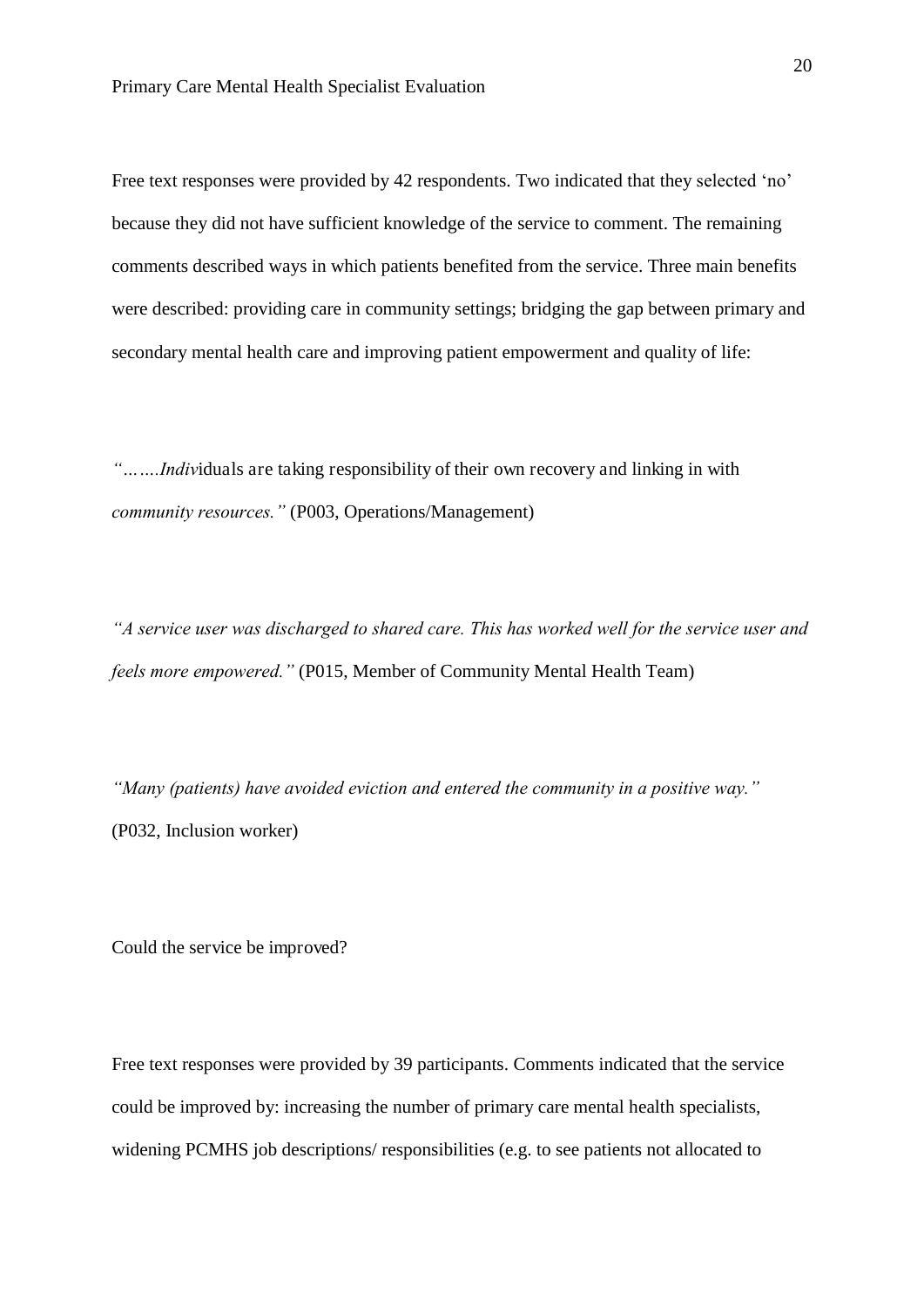clusters 7, 11 and 12) and improving practical elements of the pilot (e.g., IT systems and protocols):

*"With more practitioners this service may be able to take referrals from primary care reducing referrals to secondary services."* (P025, Mental Health Nurse)

*"To expand the role and not just to restrict them for clusters 7,11 & 12.I hope they will be* able to see patients with complex needs that they are not in those specific clusters, (but are) too complicated for GPs & IAPT services to look after and do not meet the criteria for *secondary mental health services."* (P009, GP)

*"It would work better if they had joint access to Rio to ensure seamless handovers and better communications"* (P030, CPN)

Economic Analysis

A total of 399 patients received the service during October 2014. Each specialist covered 36 patients and worked an average of 16.64 days (137.14 hours). The average cost for 1 hour of PCMHS time was £15.95.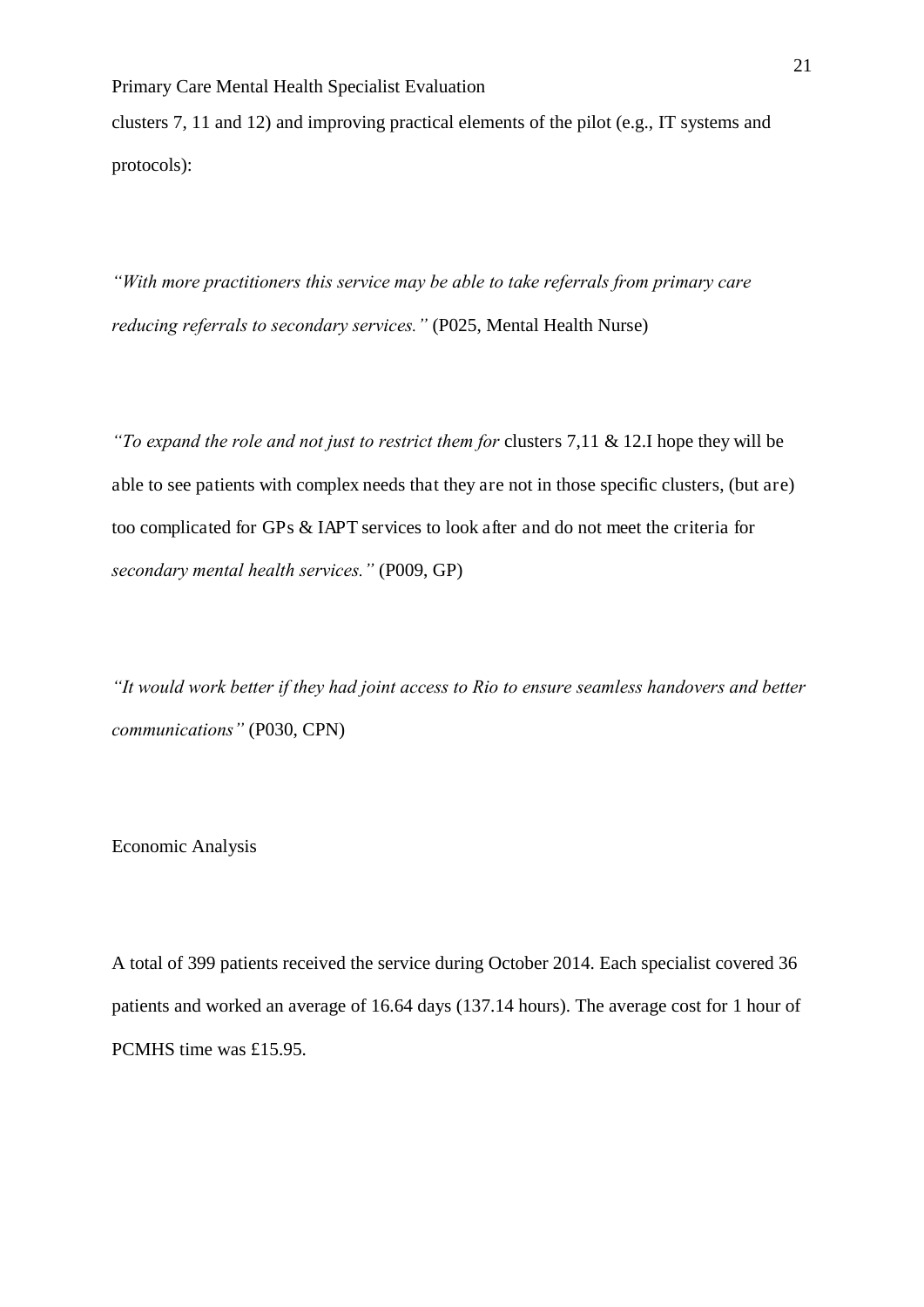Table 1 shows the average time taken to screen a new patient, deliver a patient session and attend additional events, together with unit costs per month.

Insert Table 1 about here.

Figure 1 shows the typical cost breakdown per session. Contact hours accounted for the largest proportion of costs associated with delivering a patient session, followed by administrative tasks, then travel to and from sessions.

Insert Figure 1 about here.

The monthly unit cost per patient for delivering patient consultation sessions is £73.01; this is based on the average monthly unit cost for each CCG. The monthly unit cost per PCMHS for delivering additional events is £607.41

# **Conclusions**

Data collected for this evaluation indicate that the service is working well from the perspective of patients; staff employed within the service and professionals working alongside the service. All three groups described improvements in patient care and benefits for mental health and wellbeing. Specifically, participants described patient care as more person-centred and more easily accessible than in the past; they also highlighted greater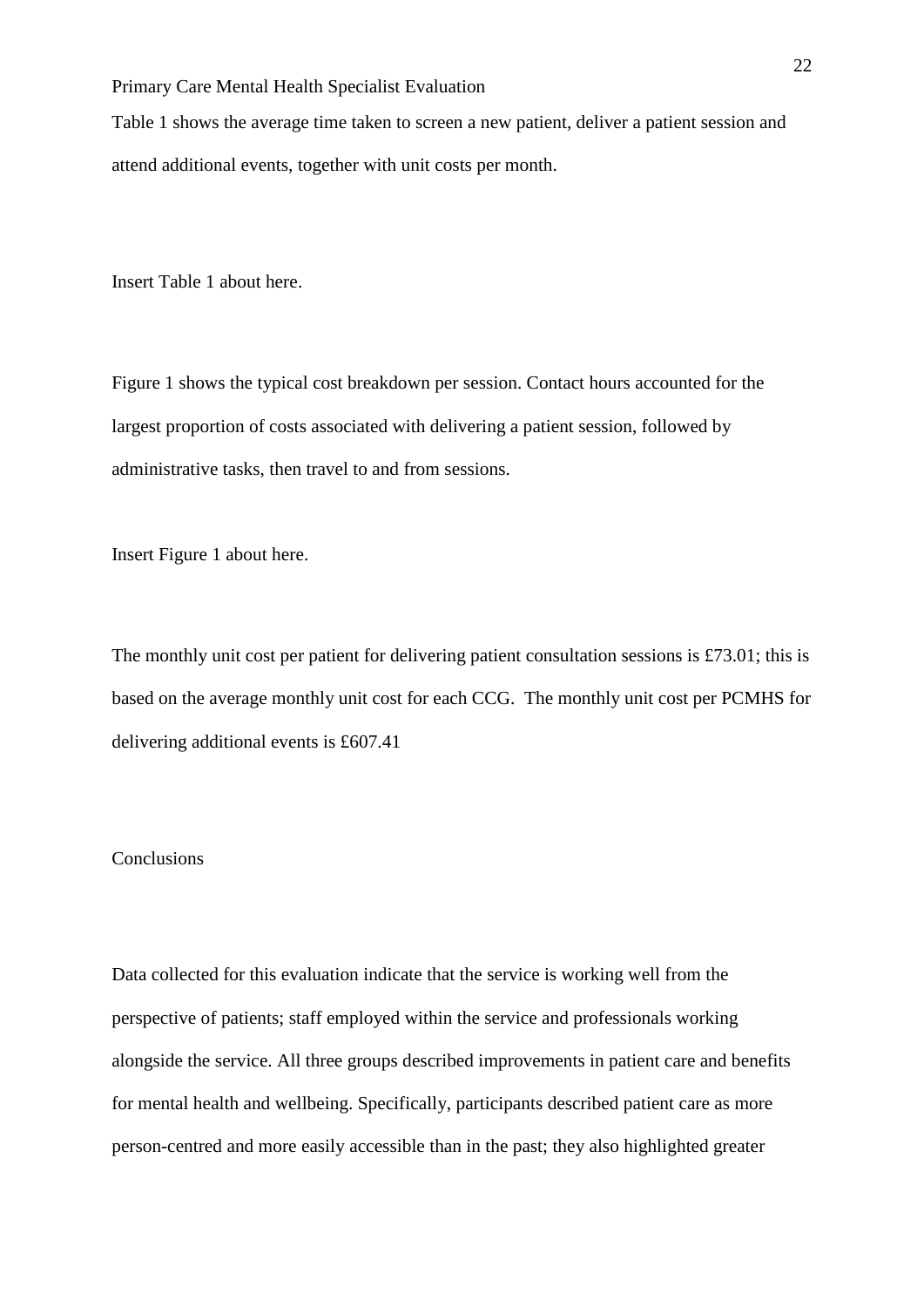continuity of care resulting from the introduction of the PCMHS role. Improvements in patient mental health and wellbeing were seen to result from increased support for those transitioning from secondary mental health services to primary care as well as a more proactive approach to relapse prevention and support for engaging in daily activities. Patients described the service as a 'safety net' they could fall back on in case of difficulties, while staff used the analogy of a 'bridge' to describe the way the service improved communication and collaboration between the various professionals and organisations involved in the patient's care, as well as between services and patients. The service also enabled patients to better understand and cope with their mental health condition, with benefits for empowerment and quality of life.

It is notable that the accounts of all three groups were so similar. We did not encounter reports of major failings or concerns about the service; rather, comments regarding areas for improvement tended to relate to a desire for the service/ role to be expanded. These comments are particularly noteworthy given the wider context in which this service is delivered – for example, the Five Year Forward View for Mental Health (Mental Health Taskforce, 2016) highlights a number of challenges facing NHS mental health services, including lack of access to physical health care in people with mental health problems, many of whom do not know who is responsible for co-ordinating their care and have not agreed what care they should receive with a clinician. The report also highlights that people with severe and prolonged mental illness are at risk of dying on average 15-20 years earlier than those without mental health problems – one of the greatest health inequalities in England. Since data for the PCMHS evaluation were drawn from six CCGs, it is evident that benefits are not limited to a particular area, service, or team. Hence, findings suggest that the approach has the potential to be rolled out on a wider scale across the NHS.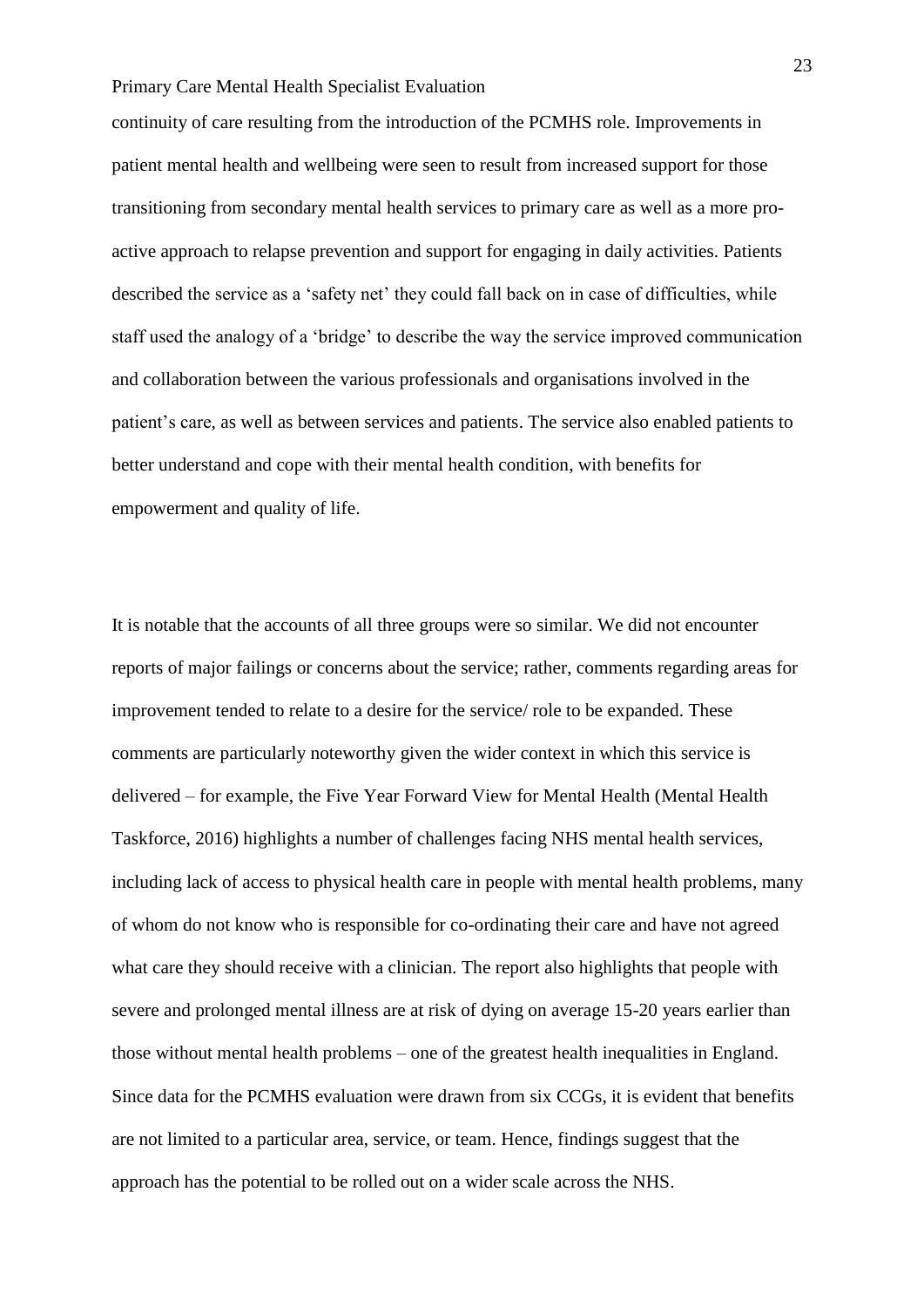The economic analysis presented here could be used to assist commissioners and providers in planning and delivery of similar services – PCMHS working at a cost of £15.95 per hour were able to provide care for 36 patients within a one month period. While additional events organised by the CCGs increased the monthly cost of delivering the service, these are likely to be important for delivery of safe, effective care – future research could examine this in greater detail, considering the nature, duration and frequency of training and related activities necessary to deliver a service of this nature.

A number of limitations should be noted. Firstly, although we were able to capture the views of all staff employed in the service, interviews were conducted with only 12 patients, of a potential sample of 172. Invitation letters were distributed by PCMHS and it was not possible to monitor whether all service users received an invitation (since the evaluation team did not have access to patient records). Hence, findings may represent the views of a subsample of patients, with positive experience of the service. We recommend that future research/ evaluation work in this area adopts a different recruitment strategy, with invitation letters distributed by staff not involved in the delivery of the service. Secondly, although participants reported benefits in terms of relapse prevention, we were not able to examine this directly. Future research could compare frequency of relapse/re-admission to secondary mental health services before and after introduction of a PCMHS service, or compare data between areas with and without PCMHS posts. Thirdly, economic data relates to a one month period during 2014 – hence, costs would need to be updated for the purpose of planning the implementation and delivery of similar services. Finally, the pilot was conducted over a two year period, starting in 2013 –hence, new services based on the PCMHS pilot will need to be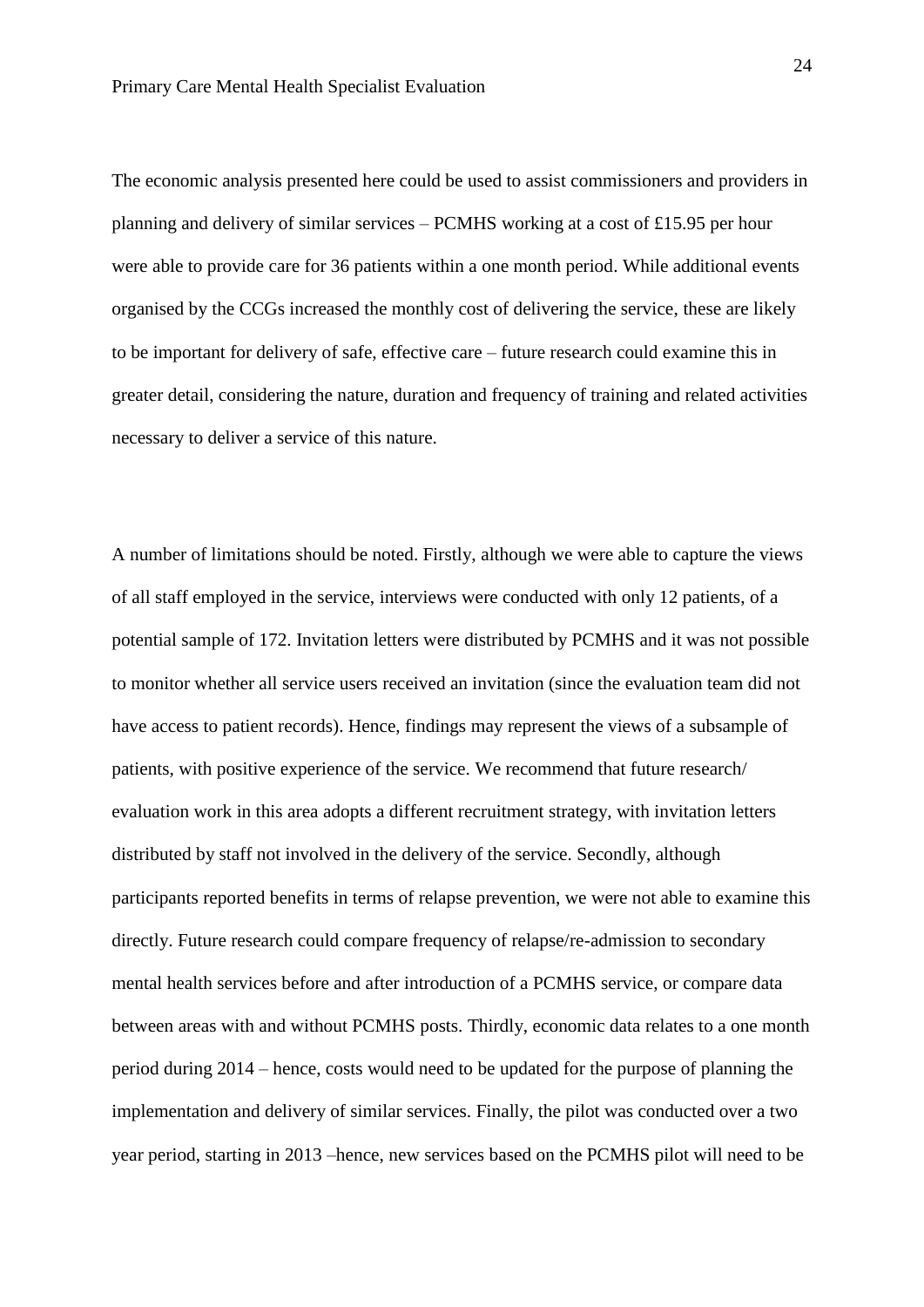adapted in line with recent, and ongoing, changes to the provision of mental health/ primary care services.

Notwithstanding these limitations, the current evaluation provides support for the introduction of PCMHS roles as a means of enabling safe, effective, recovery-focused treatment and support for people with stable long term mental health conditions and facilitating discharge from secondary mental health care. We were unable to identify published evaluations of other similar services and recommend further research to examine the impact of this type of support on patient outcomes, as well as work to examine the potential for this approach to be rolled out more widely.

# **Acknowledgements**

We would like to thank Dr Jan Smith and Nichola Chisnall for assistance with data collection. We would also like to thank the CCGs, Commissioning Support Unit, staff and service users for their invaluable contributions to this project.

#### **Funding**

This evaluation was funded by MCCH (£30,000).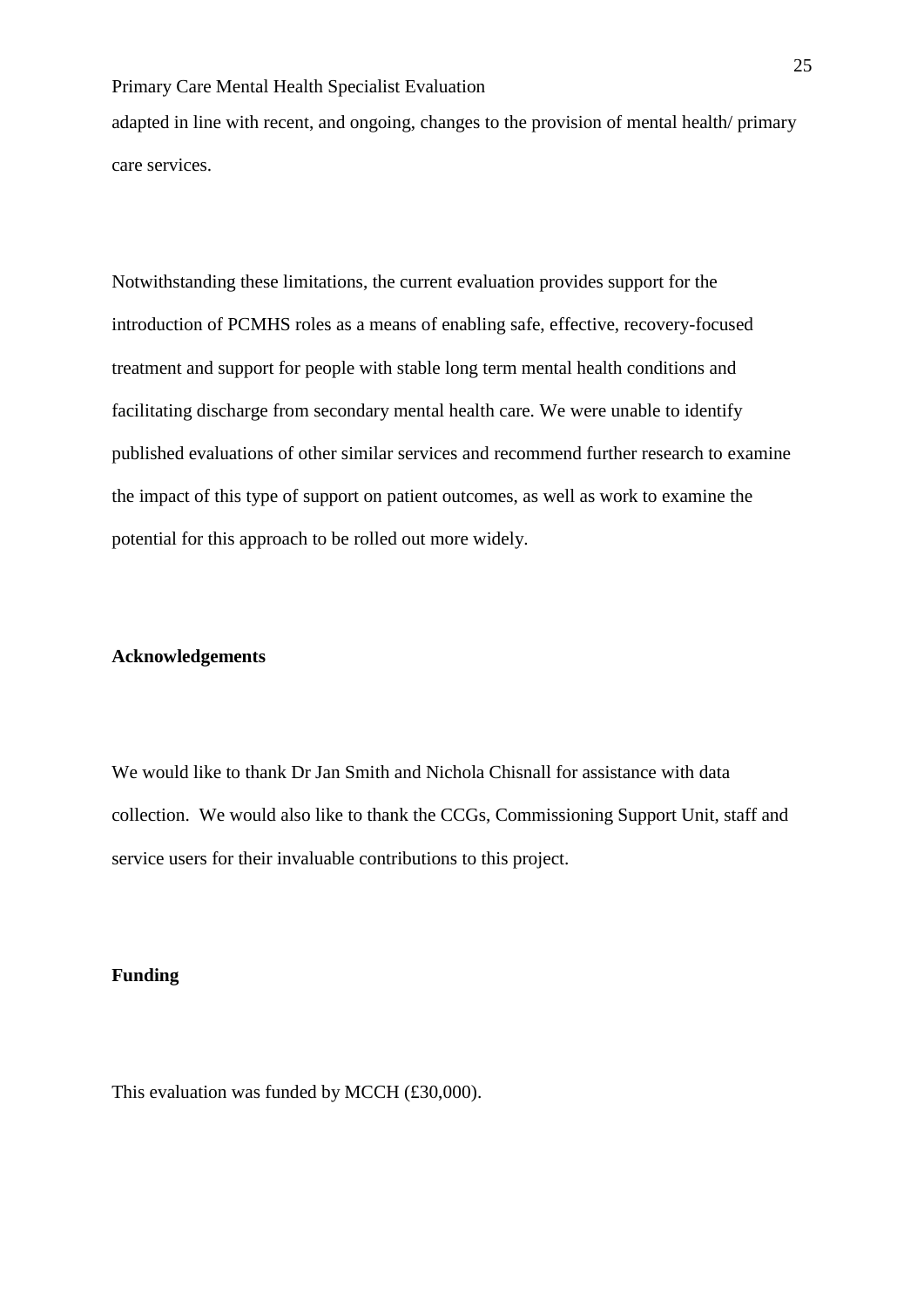### **Conflict of Interest**

None

### **References**

**Commissioning Outcomes Framework** 2011. NHS Commissioning Board. Available at: <https://www.england.nhs.uk/wp-content/uploads/2011/11/COF-final1.pdf>(accessed 28th September 2016).

**Crisp, N., Smith, G. & Nicholson, K.** (Eds.) 2016. Old Problems, New Solutions *–* Improving Acute Psychiatric Care for Adults in England. The Commission on Acute Adult Psychiatric Care. Available at:

[http://www.rcpsych.ac.uk/pdf/Old\\_Problems\\_New\\_Solutions\\_CAAPC\\_Report\\_England.pdf](http://www.rcpsych.ac.uk/pdf/Old_Problems_New_Solutions_CAAPC_Report_England.pdf)  (accessed 28th September, 2016).

**Dehar M, Casswell S & Duignan P.** 1993. Formative and process evaluation of health promotion and disease prevention programs. Evaluation Review 17, 204–20.

**Department of Health** 2010. Equity and Excellence: Liberating the NHS. Available at: [https://www.gov.uk/government/uploads/system/uploads/attachment\\_data/file/213823/dh\\_11](https://www.gov.uk/government/uploads/system/uploads/attachment_data/file/213823/dh_117794.pdf) [7794.pdf](https://www.gov.uk/government/uploads/system/uploads/attachment_data/file/213823/dh_117794.pdf) (accessed 28th September 2016).

**Department of Health** 2011. No Health without Mental Health: A cross government health outcomes strategy for people of all ages. Available at: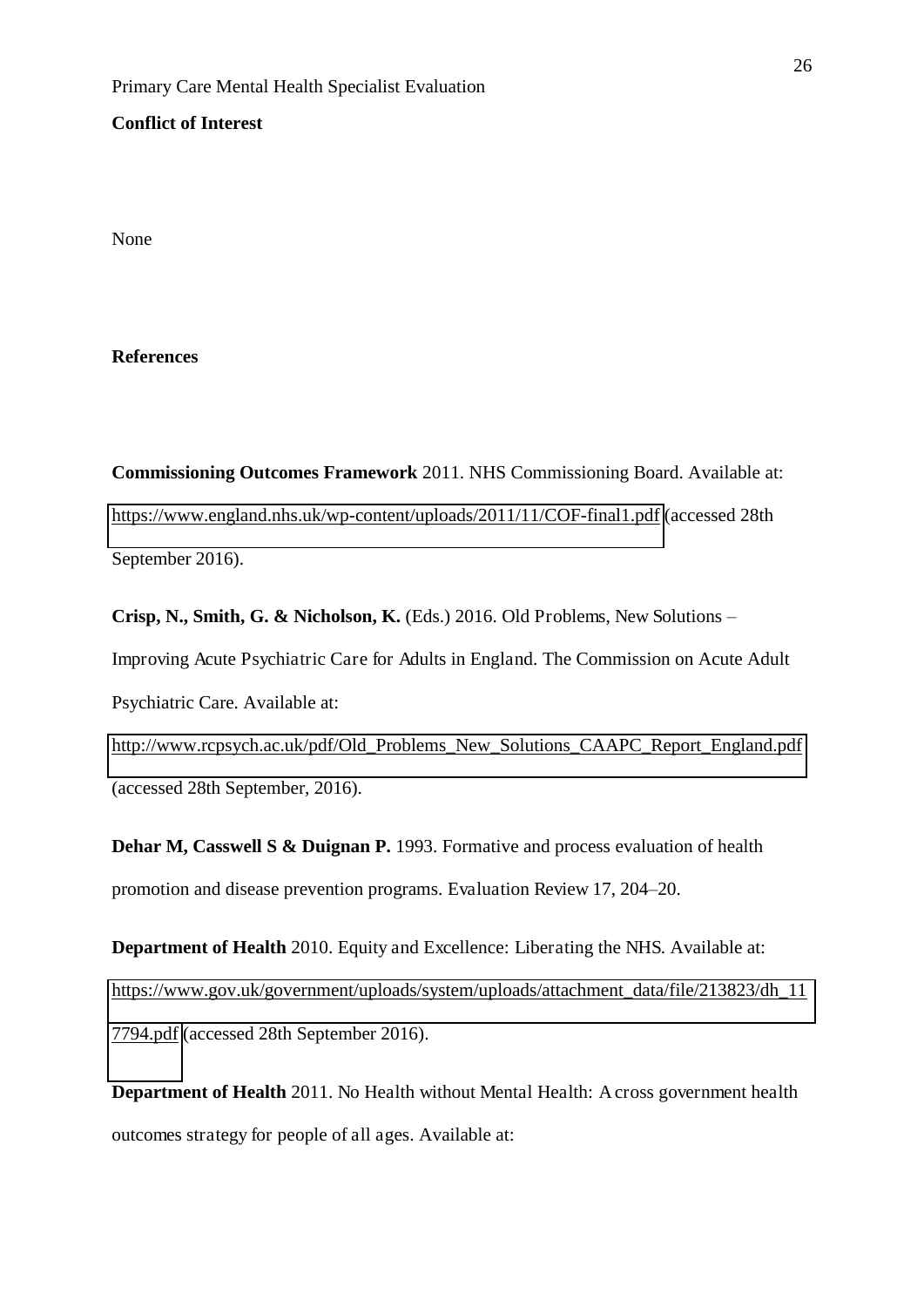[https://www.gov.uk/government/uploads/system/uploads/attachment\\_data/file/213761/dh\\_12](https://www.gov.uk/government/uploads/system/uploads/attachment_data/file/213761/dh_124058.pdf) [4058.pdf](https://www.gov.uk/government/uploads/system/uploads/attachment_data/file/213761/dh_124058.pdf) (accessed 28th September, 2016).

**Department of Health** 2013. Mental Health Payment by Results Guidance for 2013-14. Available at:

[https://www.gov.uk/government/uploads/system/uploads/attachment\\_data/file/232162/Menta](https://www.gov.uk/government/uploads/system/uploads/attachment_data/file/232162/Mental_Health_PbR_Guidance_for_2013-14.pdf) [l\\_Health\\_PbR\\_Guidance\\_for\\_2013-14.pdf](https://www.gov.uk/government/uploads/system/uploads/attachment_data/file/232162/Mental_Health_PbR_Guidance_for_2013-14.pdf) (accessed 28th September, 2016).

**Drummond, M., Sculpher, M., Torrance, G., O'Brien, B. & Stoddart, G.** 2005. Methods for the Economic Evaluation of Health Care Programmes. Oxford: Oxford University Press.

**Health and Social Care Act** 2012. Available at:

[http://www.legislation.gov.uk/ukpga/2012/7/pdfs/ukpga\\_20120007\\_en.pdf](http://www.legislation.gov.uk/ukpga/2012/7/pdfs/ukpga_20120007_en.pdf) (accessed 28th September 2016).

**Joint Commissioning Panel for Mental Health** 2012. Guidance for commissioners of primary mental health care services. Volume 2: Practical mental health commissioning. Available at: http://www.rcpsych.ac.uk/ (accessed on 28<sup>th</sup> September, 2016).

**Mental Health Taskforce** 2016. Five Year Forward View for Mental Health. Available at: [https://www.england.nhs.uk/wp-content/uploads/2016/02/Mental-Health-Taskforce-FYFV](https://www.england.nhs.uk/wp-content/uploads/2016/02/Mental-Health-Taskforce-FYFV-final.pdf)[final.pdf](https://www.england.nhs.uk/wp-content/uploads/2016/02/Mental-Health-Taskforce-FYFV-final.pdf) (accessed 16th January, 2017).

**Ritchie, J. & Spencer, L.** 2011. Qualitative data analysis for applied policy research. 173-194. IN: Bryman, A. and Burgess, R.G. (Eds). Analyzing qualitative data. London: Routledge.

**World Health Organisation** 2016. Mental Disorders Factsheet. Available at: <http://www.who.int/mediacentre/factsheets/fs396/en/>(accessed 28<sup>th</sup> September, 2016).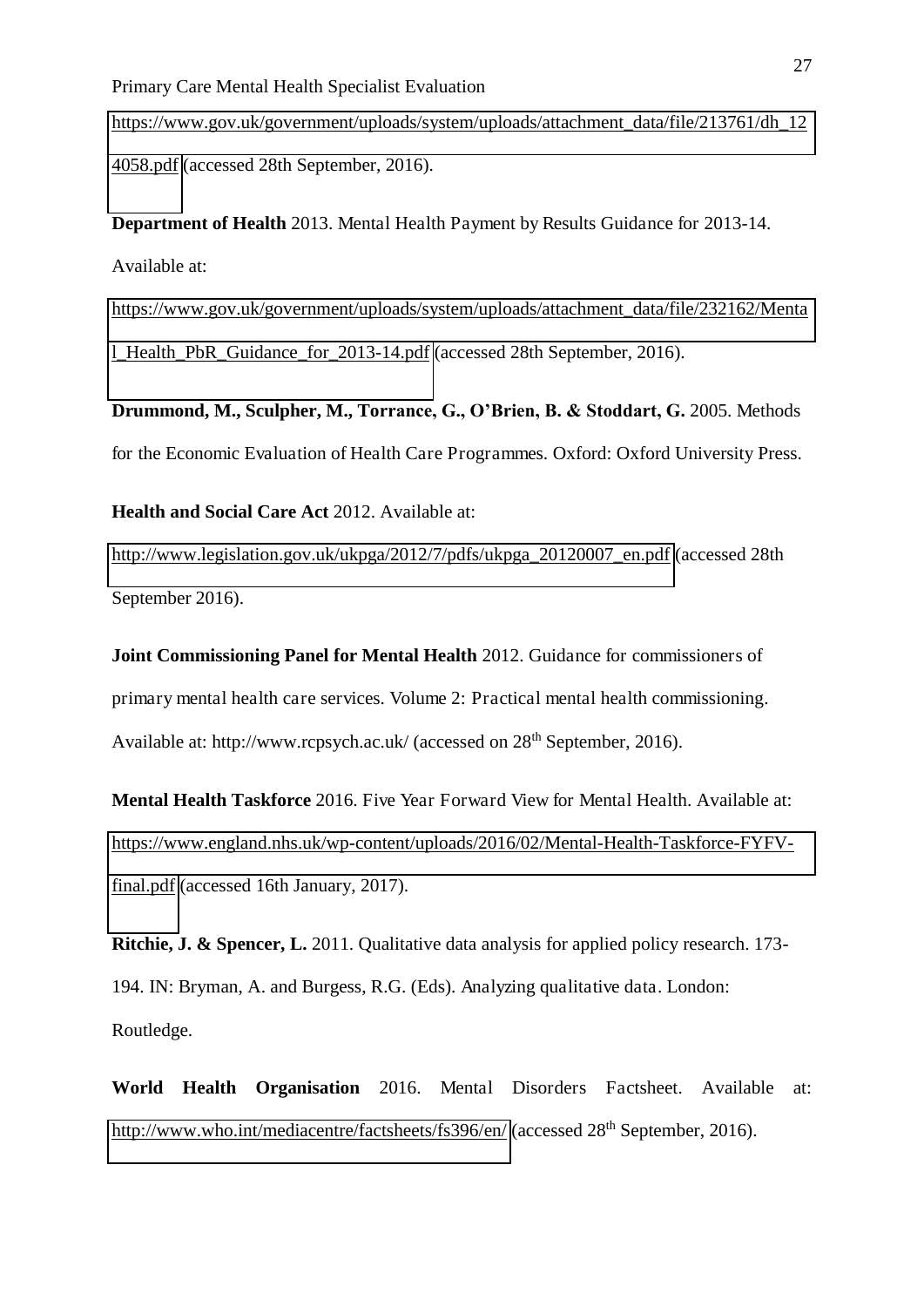

**Figure 1. Cost breakdown (%) per consultation session with patient**